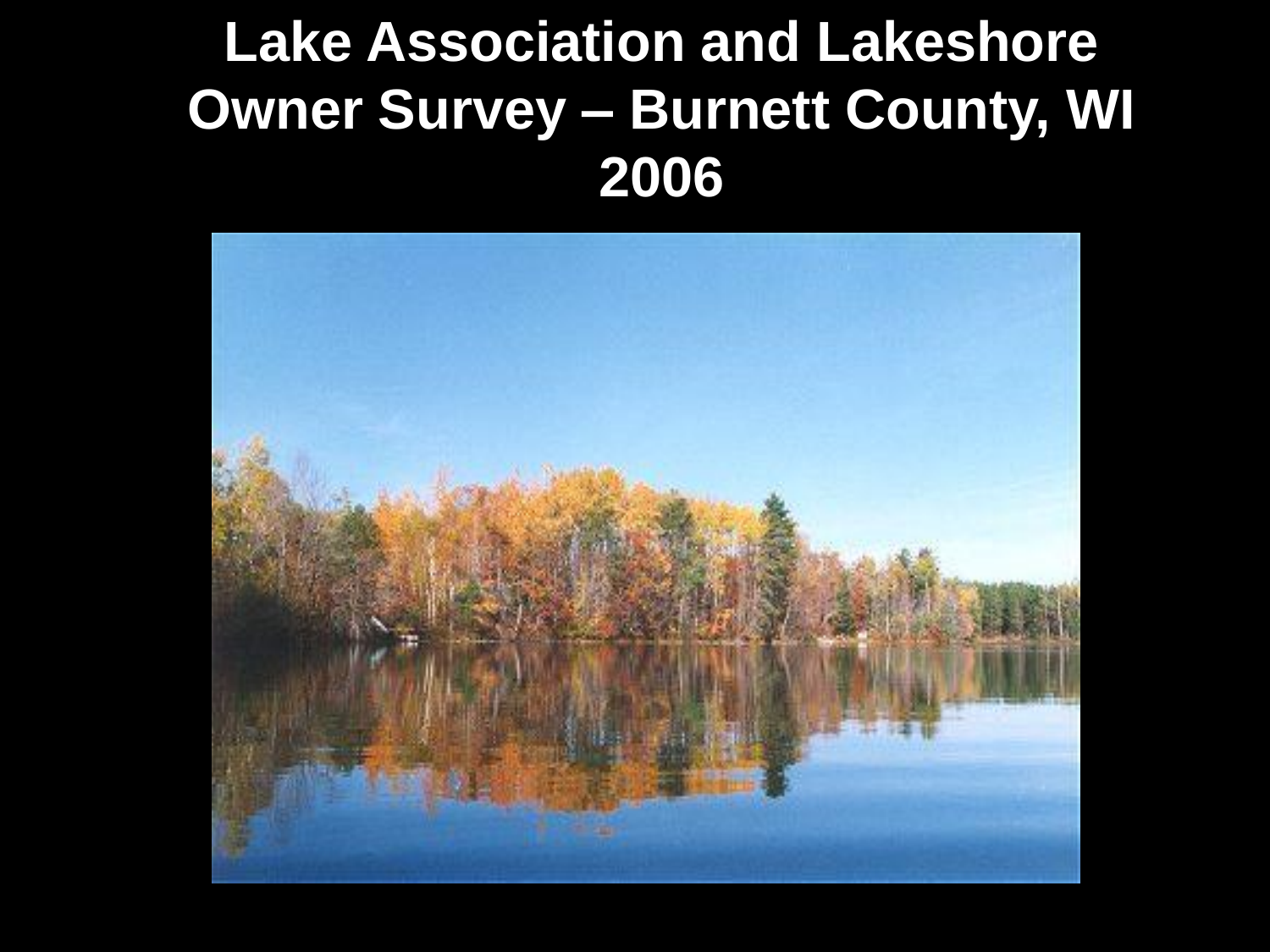

## Study Team

• Mike Kornmann, Community Development Agent, UW-Extension Burnett County, Siren, WI

• Jacob Blasczyk, Evaluation Specialist; Environmental Resource Center, UW-Madison Extension

• Josie Biedermann, Evaluation Assistant; Environmental Resource Center, UW-Madison Extension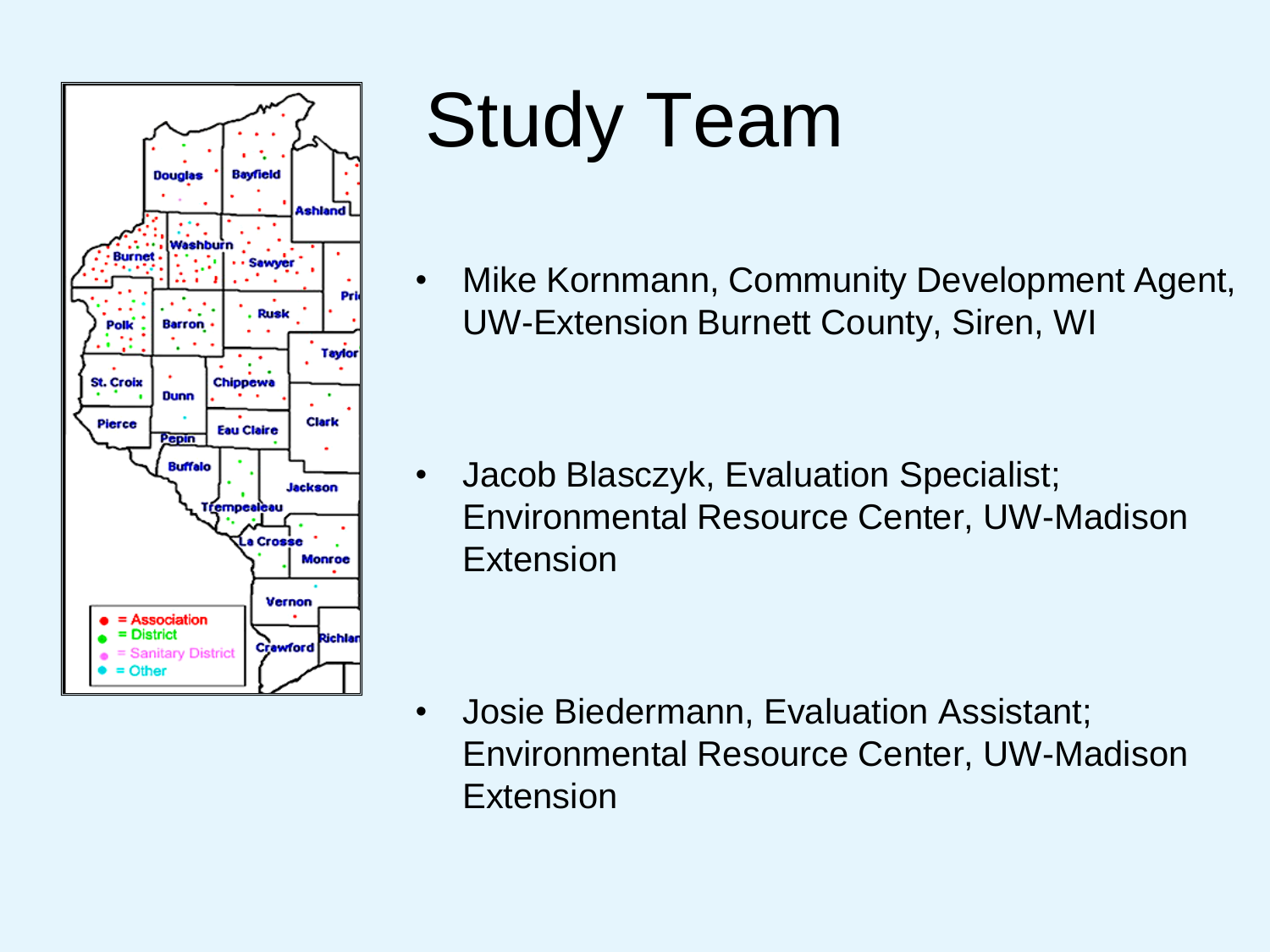## Advisory Team

#### Critical Role In Survey Development

- Ken Genskow, Director, Basin Educators, UW-Extension Madison, Environmental Resources Center
- John Haack, UW- Extension, Basin Educator-St Croix River, Spooner, WI
- Robert Korth, UW-Stevens Point, College of Natural Resources
- Tiffany Lyden, UW-Stevens Point, College of Natural Resources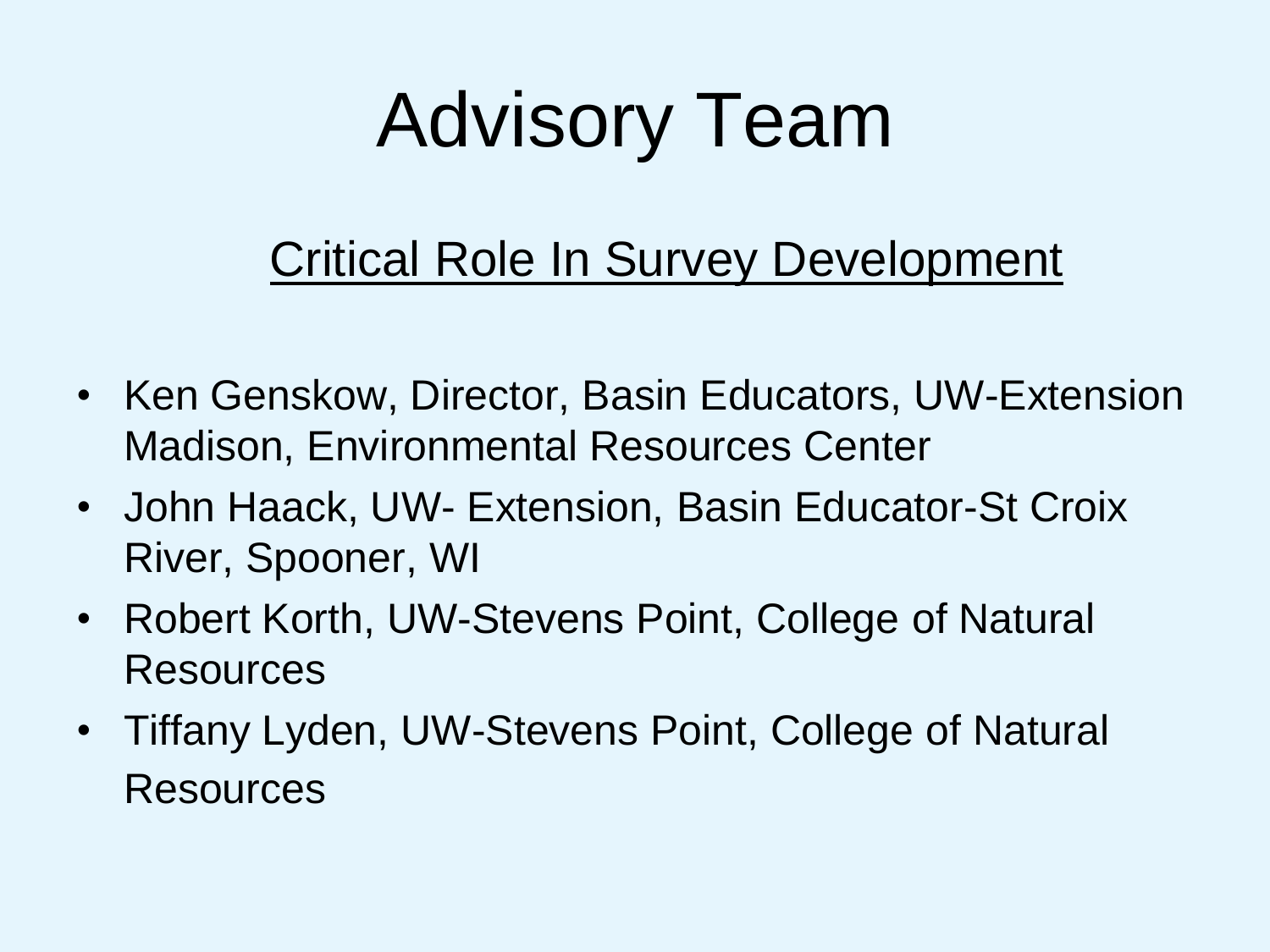### **Objectives**

- A. Compare property owners from lakes *with* associations to those *without* on:
	- Use of land management practices supporting healthy lakes.
	- Awareness of available information sources for supporting healthy lakes.
	- Opinions on select topics.
- B. Identify methods Burnett County lake associations use to engage property owners in efforts to achieve healthy lakes.
- C. Explore how lake associations contribute to awareness of conditions impacting lakes, how owners learn about those conditions, and how associations contribute to the adoption of certain management practices.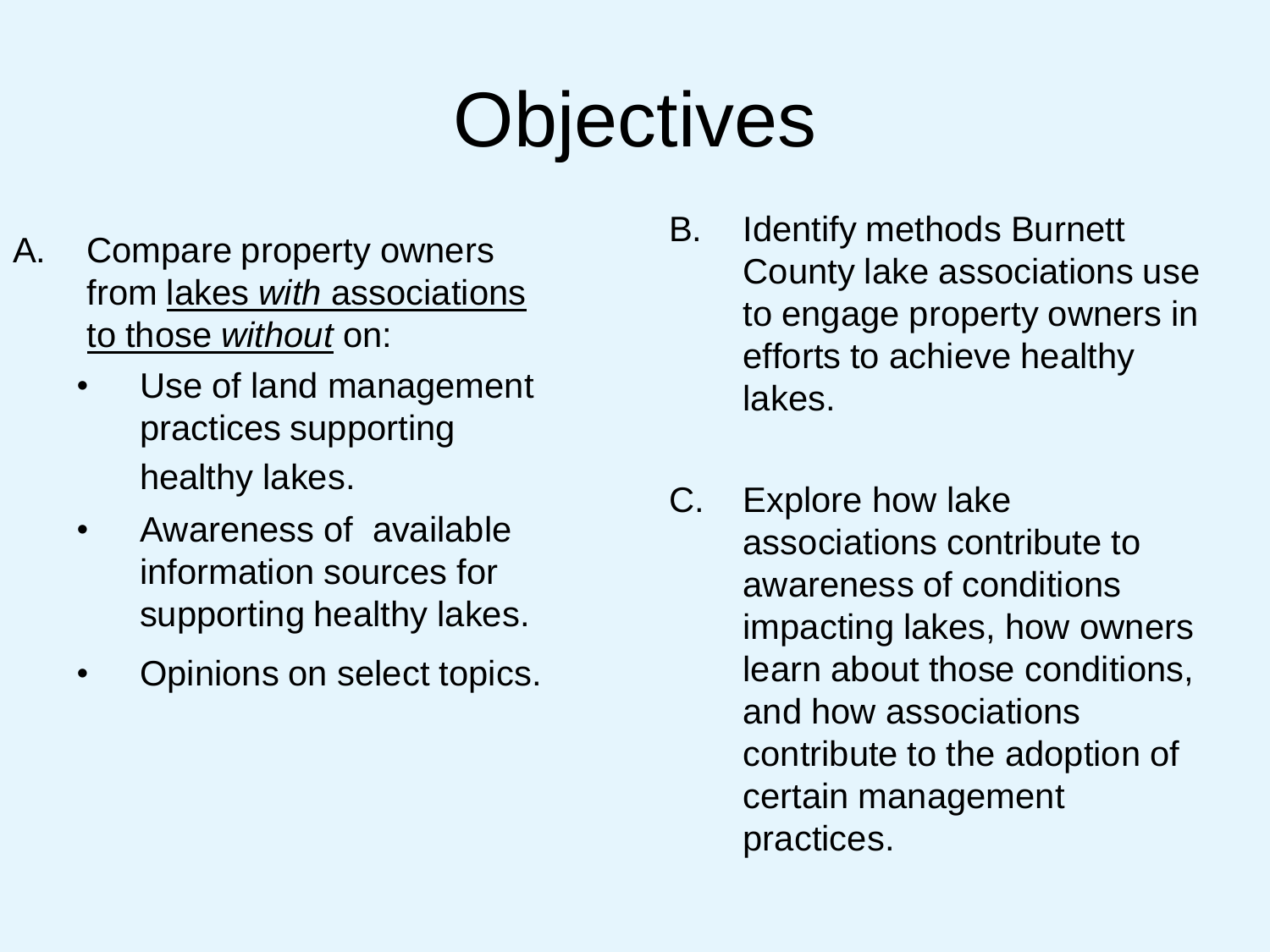## Guiding Questions

- Do lake associations play a significant role in supporting healthy lakes in Burnett County?
- What methods of delivering information are most useful for lakeshore property owners?
- What issues face Burnet County lakeshore owners? How can UWEX help lake organizations with these issues?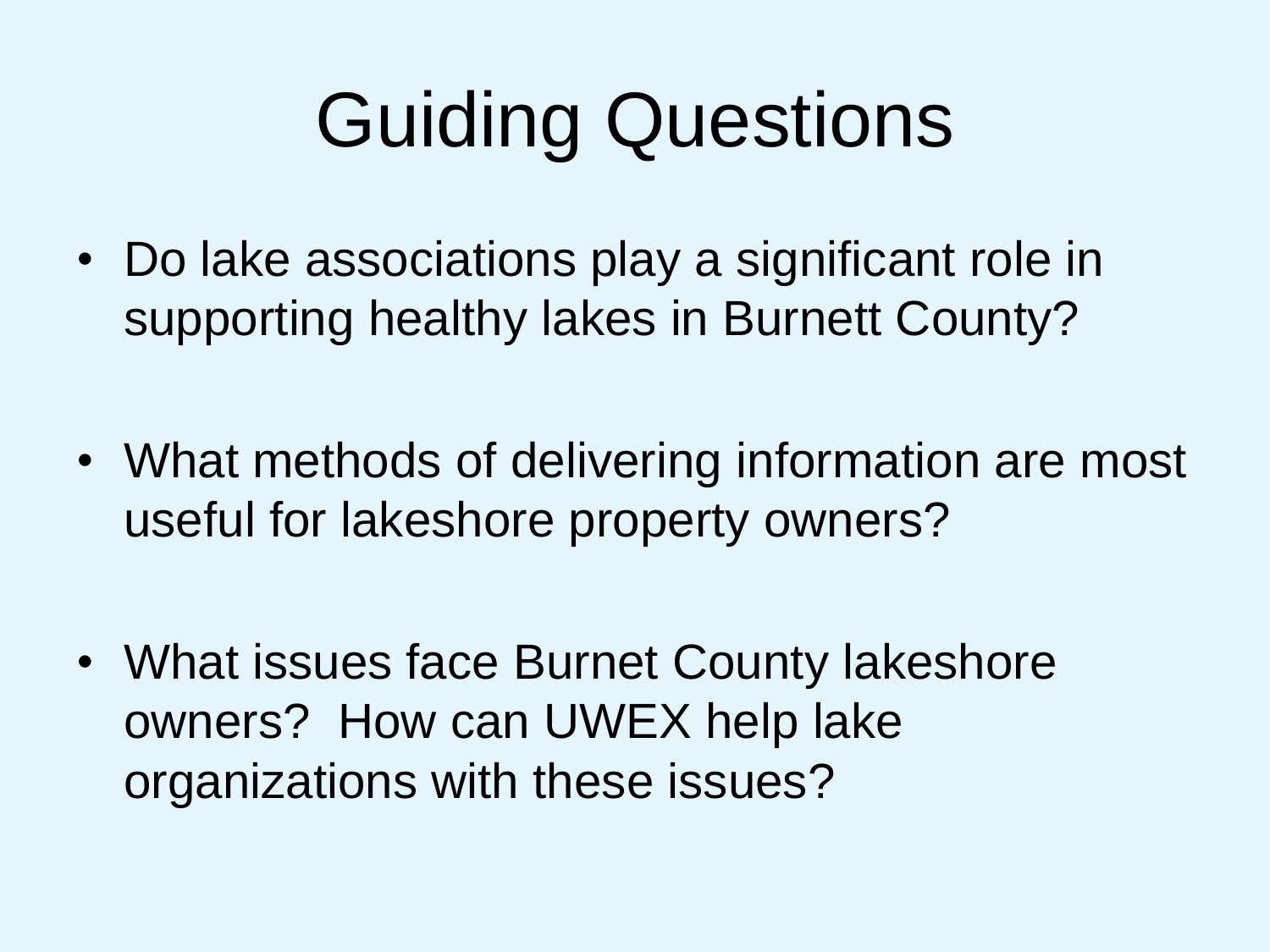### Data Collection Methods

- Mailed survey: 720 randomly selected lake residents with dwellings
- 499 returned ( 69% response rate)
- 21 randomly selected lakes stratified by size.
- 11 with associations/10 without: matched according to vulnerability scores and size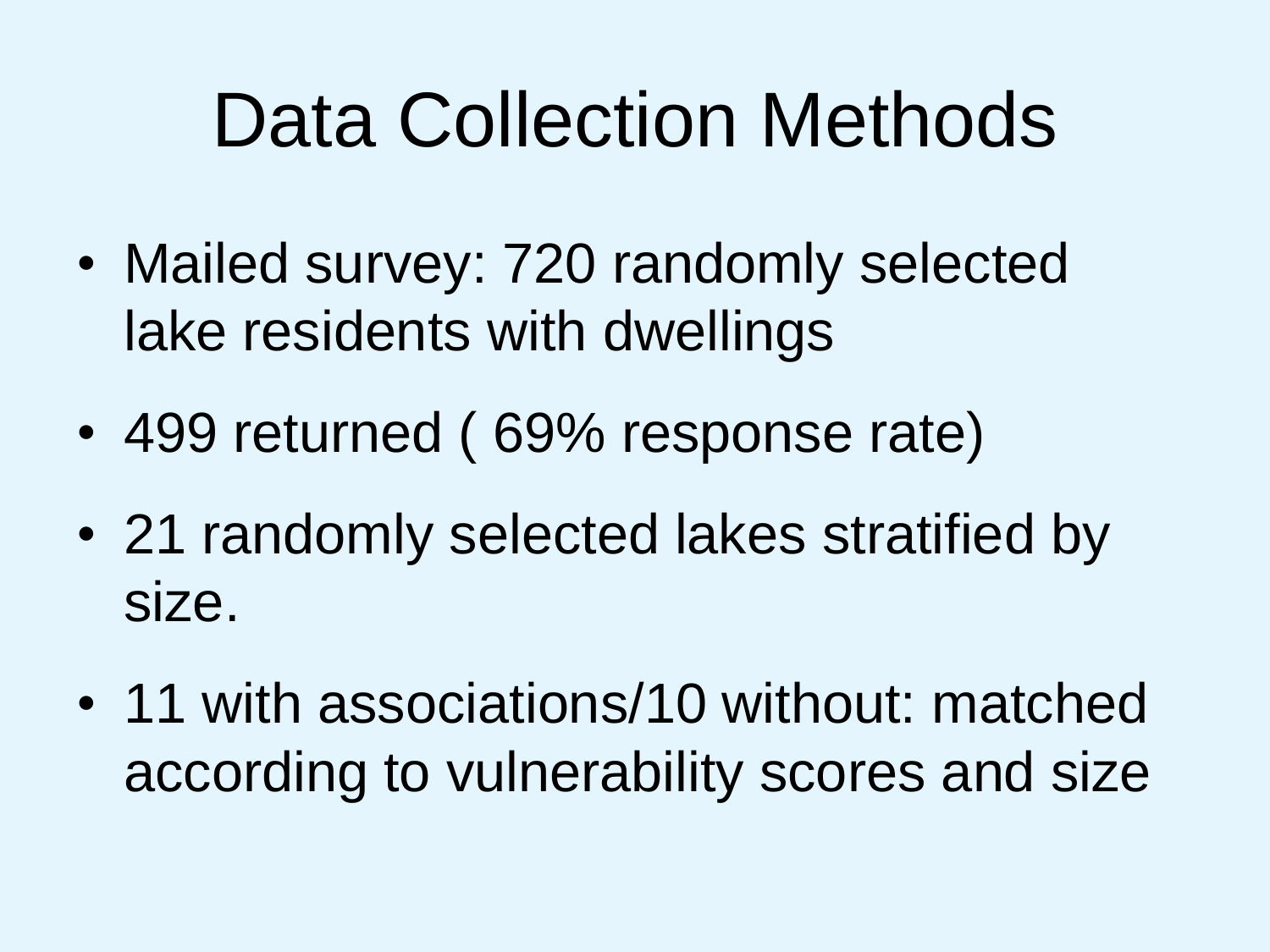### Data Collection Methods

- 30-36 randomly selected residents per lake
- Interviews: Lake association leaders
- Burnett County Lake Classification study data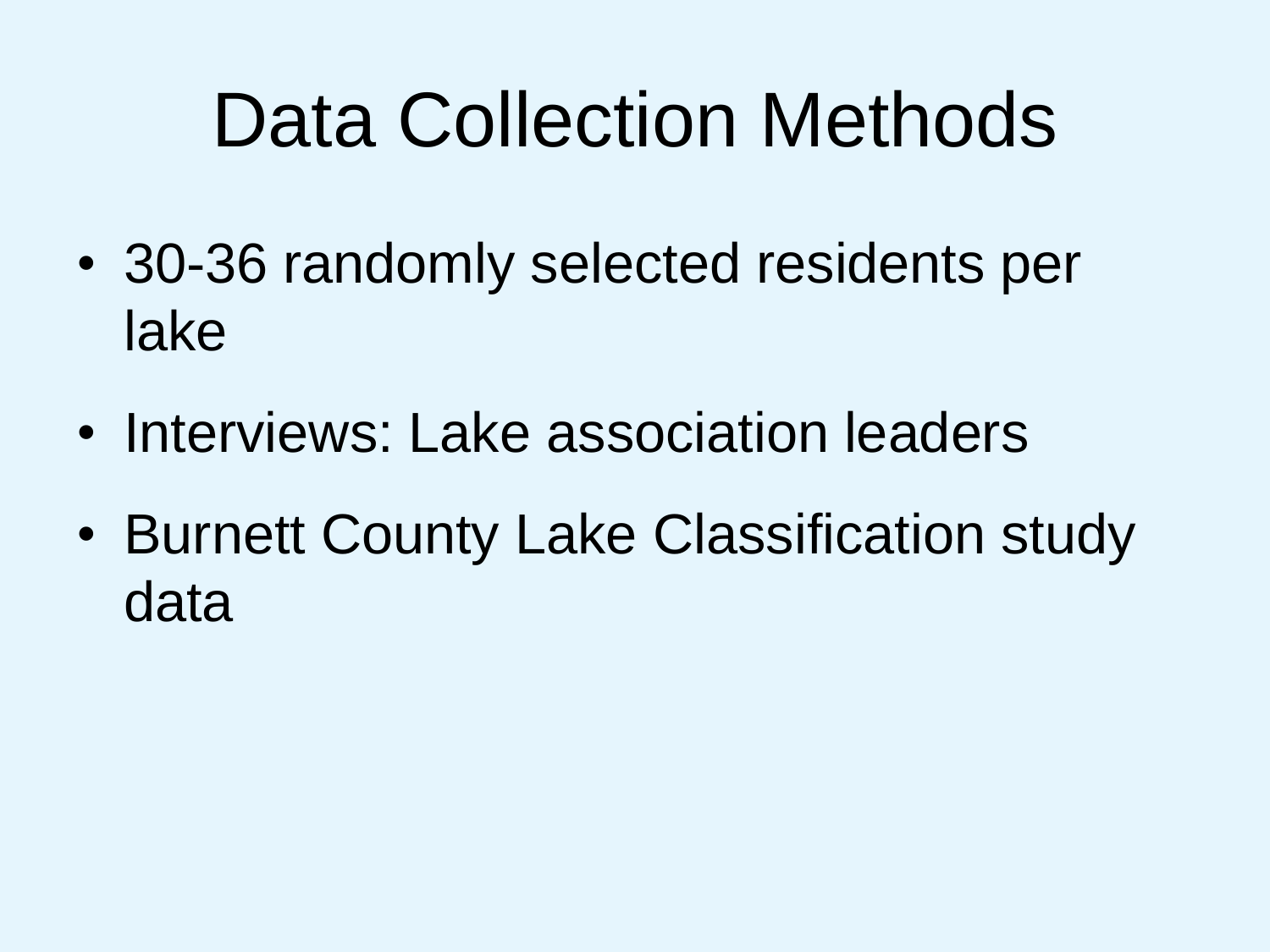### Four Levels of Analysis

- 1. All survey responses
- 2. According to *lake status*: those from lakes with associations compared to those from lakes without associations
- 3. According to *membership status*: members compared to nonmembers from lakes with associations
- 4. Study of alternative explanations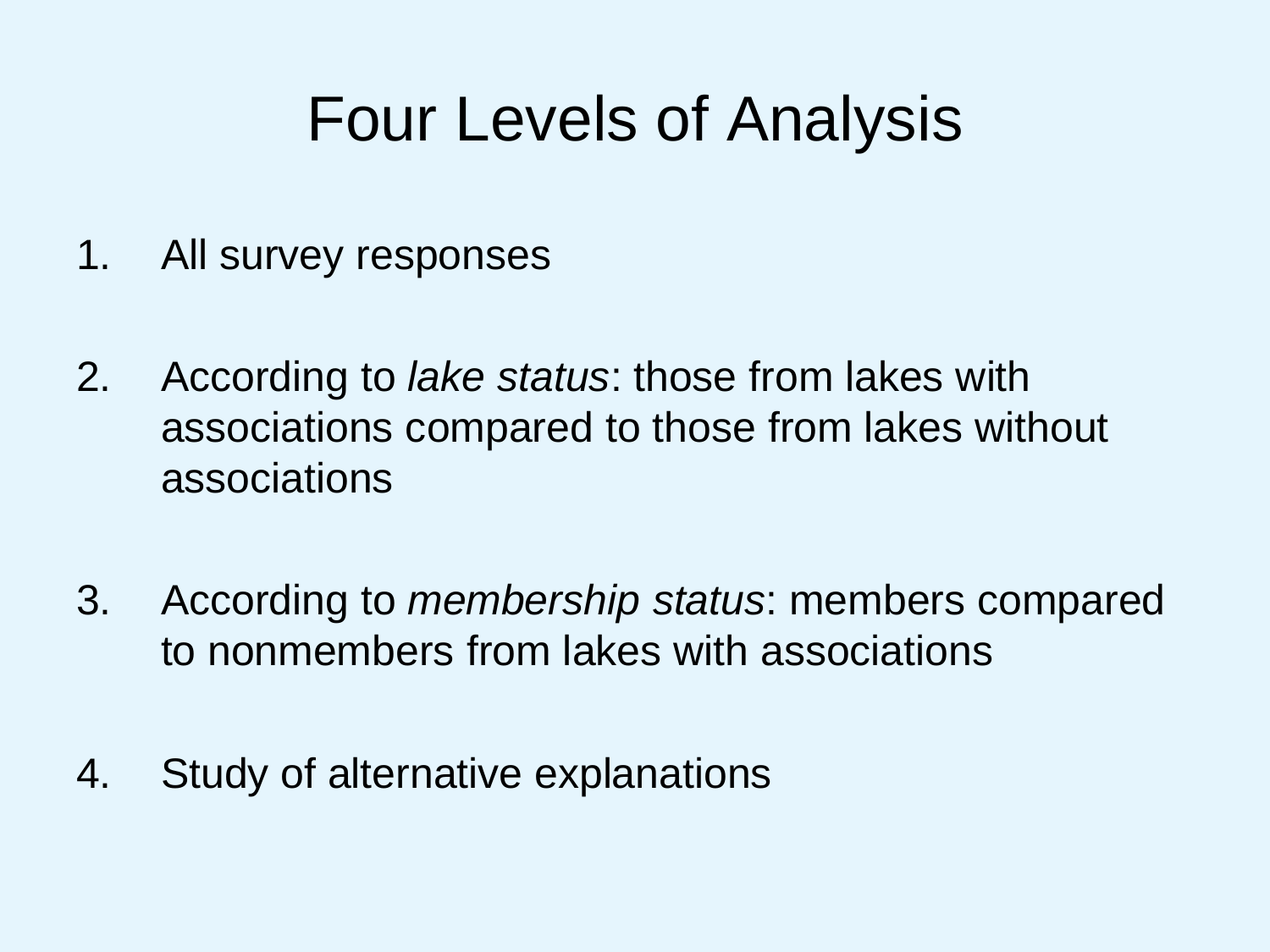### Survey Topics

• Knowledge

• Opinions

• Practices • Motivations

• Member ranking of effectiveness

• Information Sources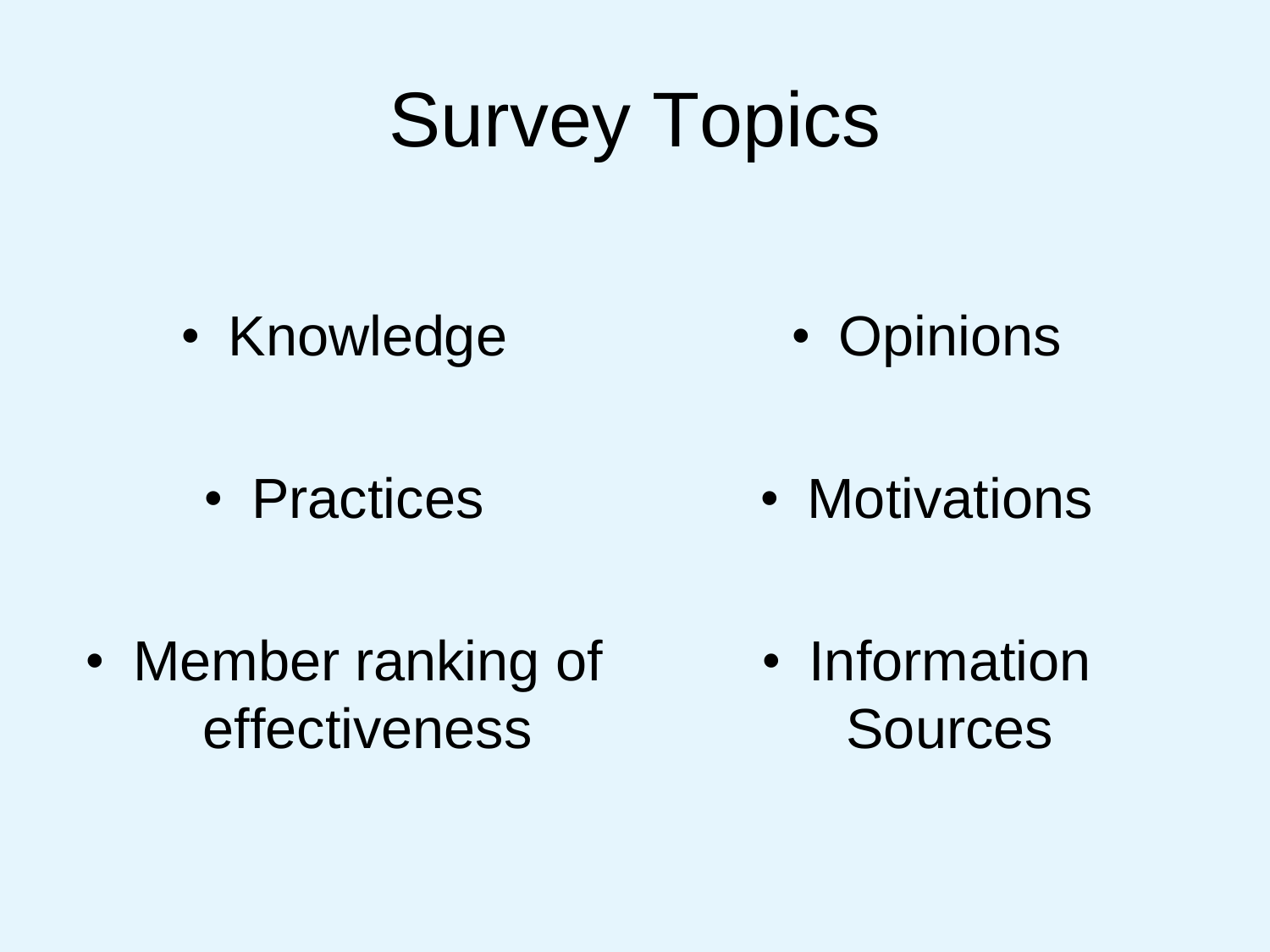# Analysis Categories

- Overall Level (N=499)
- Lake Types
	- Lakes with Associations (N=262)
	- Lakes without Association (N=233)
- Member Statues
	- Members (N=192)
	- Non-Members (N=66)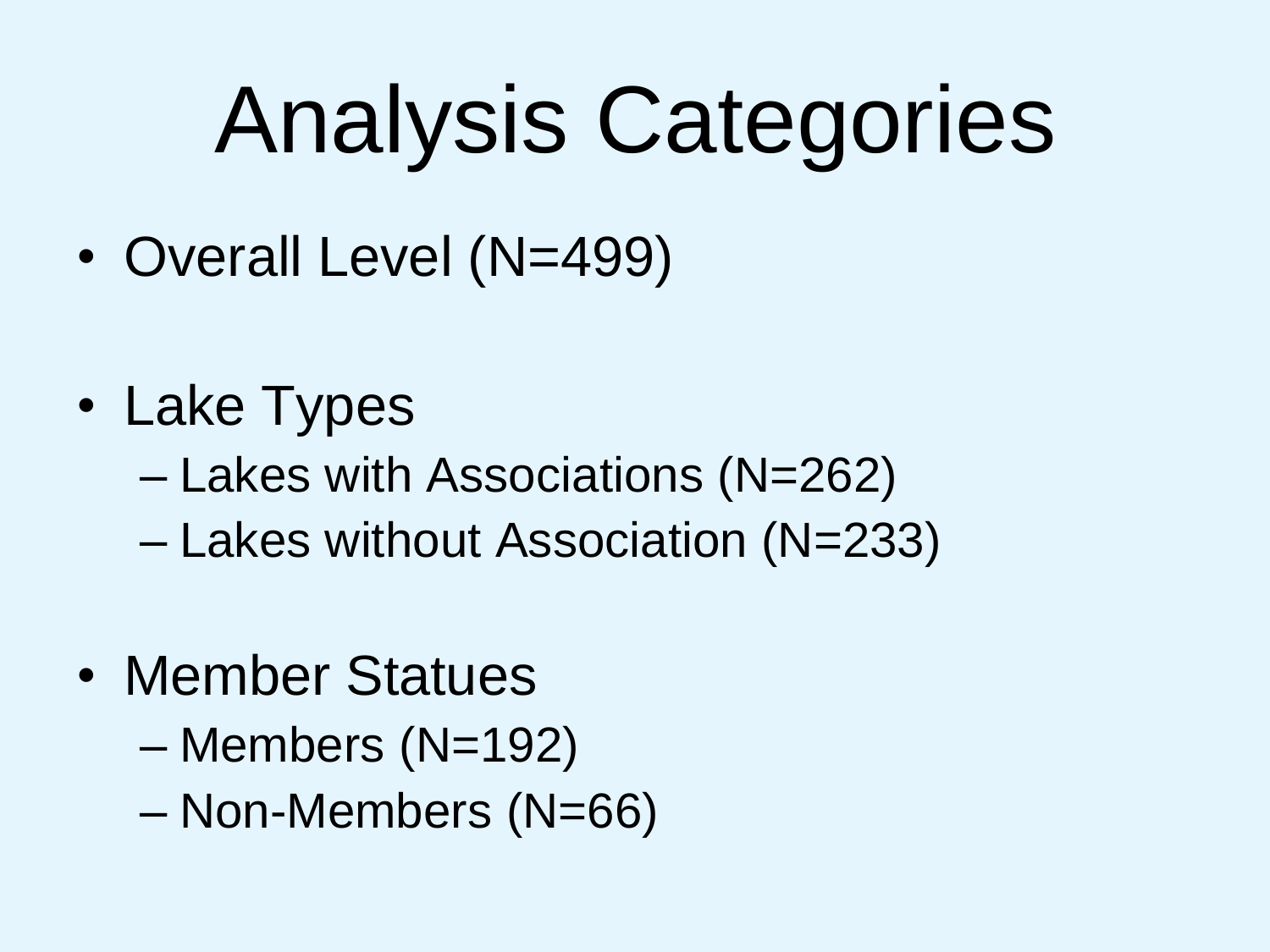### Differences in Knowledge On Some Measures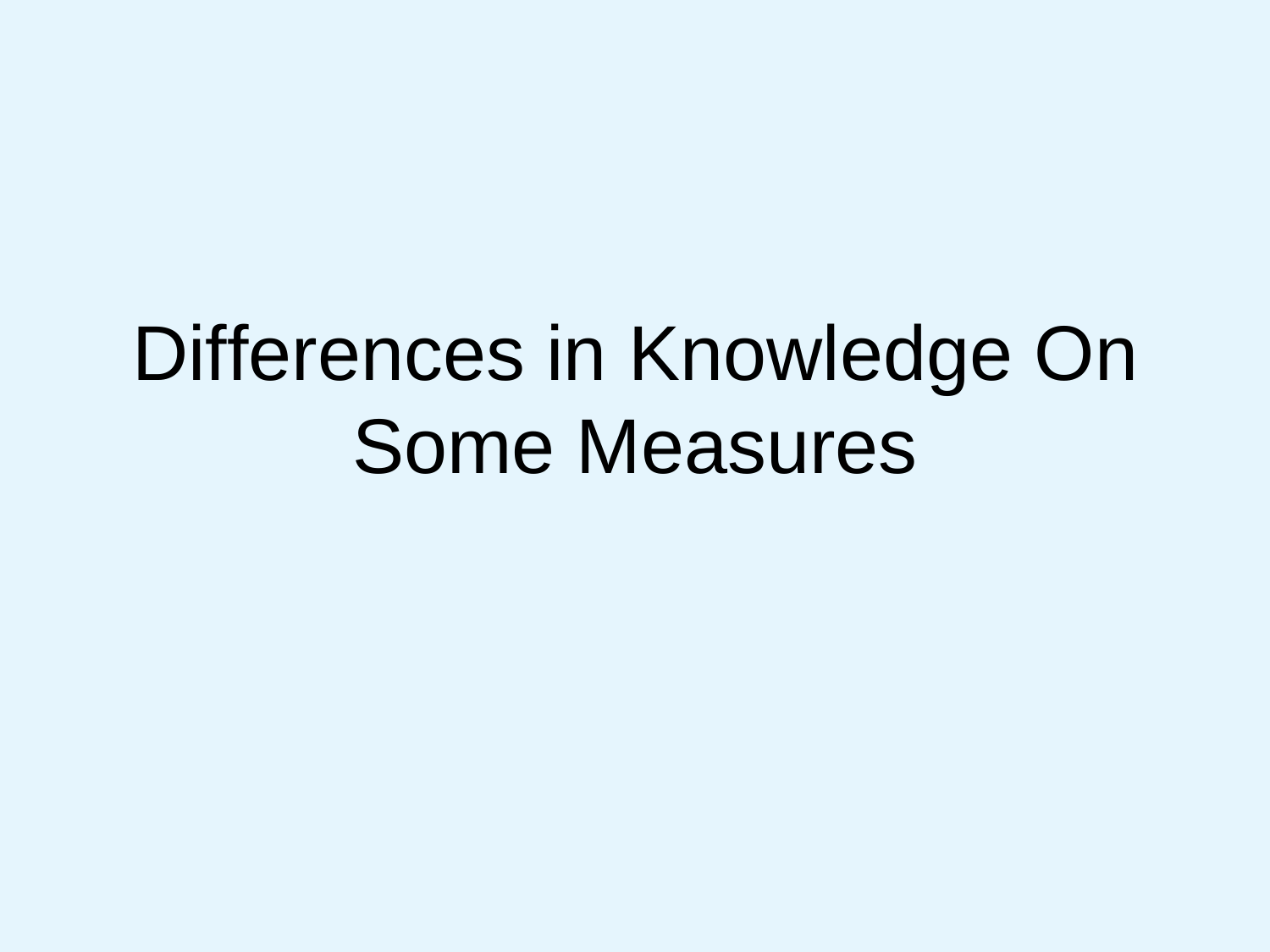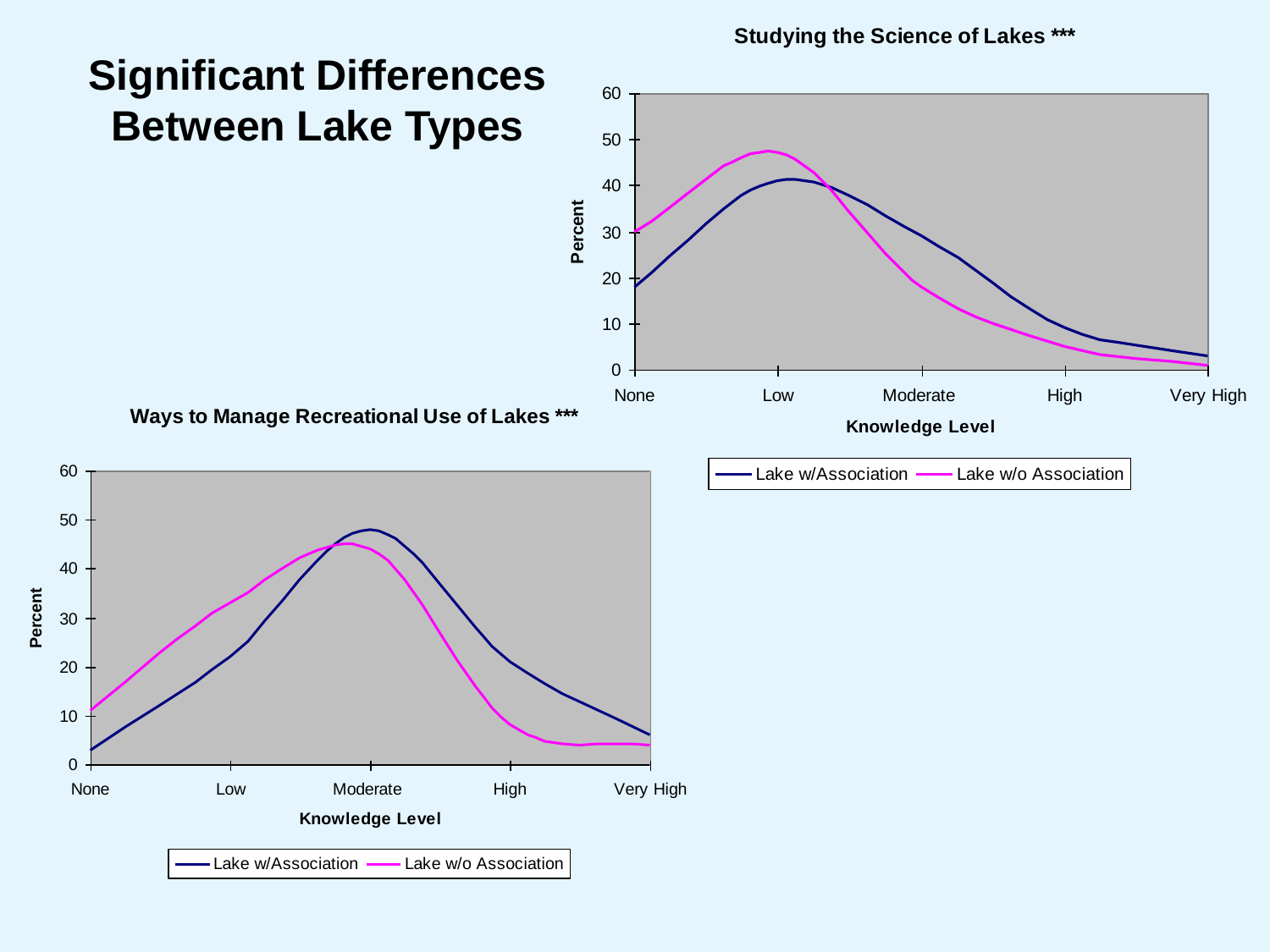#### **Significant Differences Between Lake Types**



60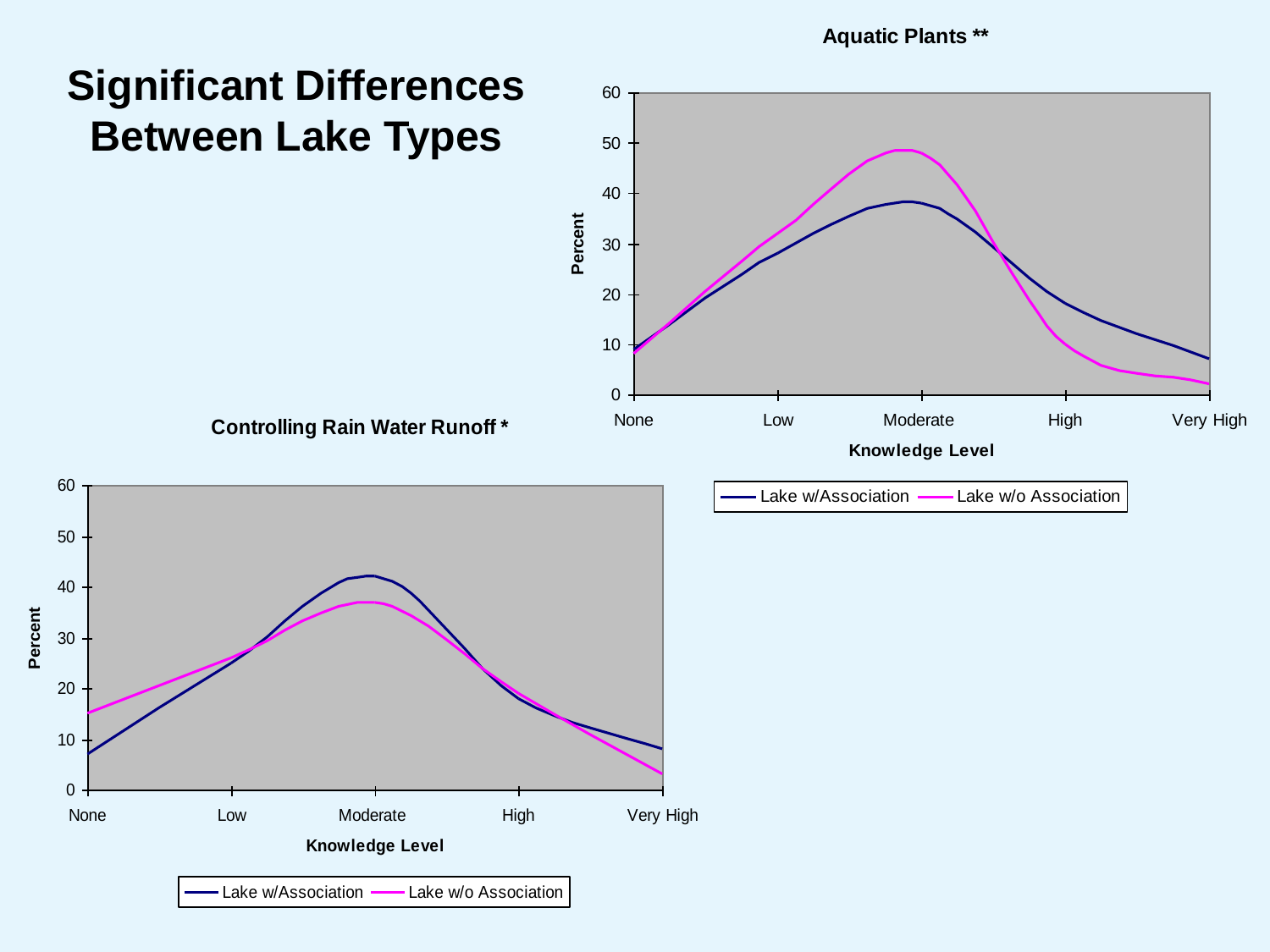#### **Significant Differences Between Member Types**

 $0 -$ 

10

20

30

**Percent**

40

50

60

**Aquatic Invasive Species \*\***

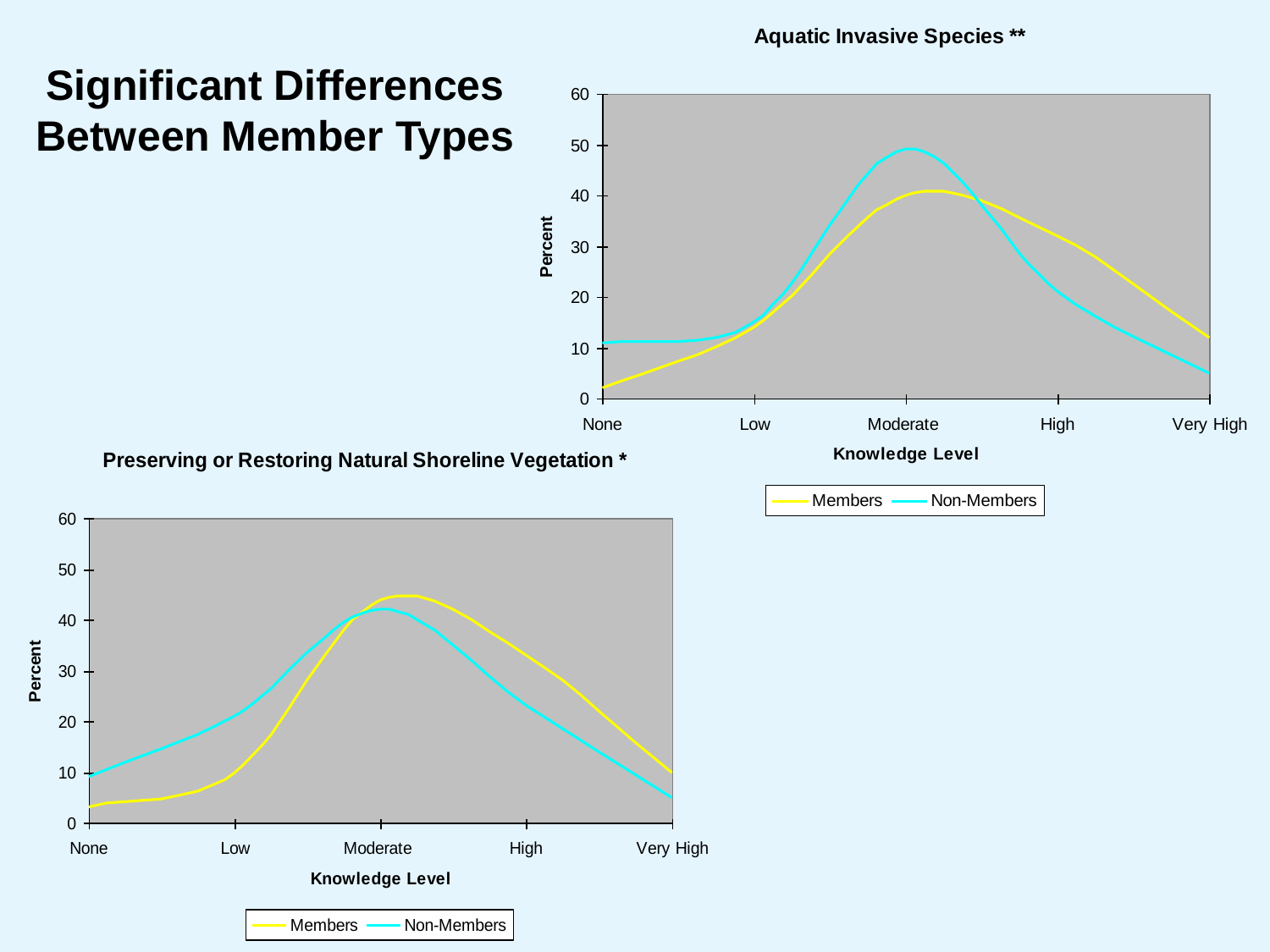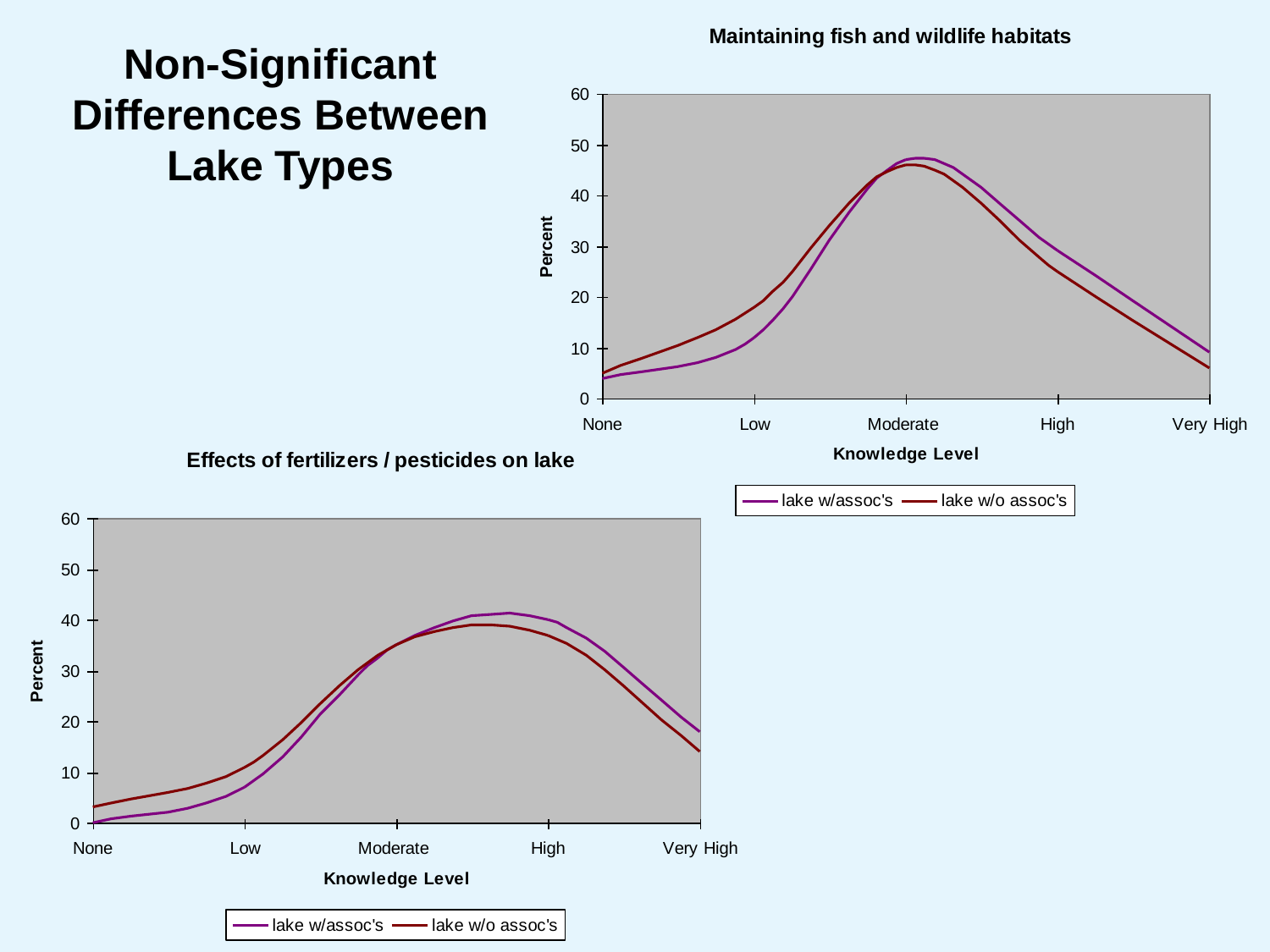#### Members: Done More Activities to Acquire Conservation Knowledge

**Done an activity in previous 2 yr's to learn about conservation practices \*\*\***

**Done an activity in previous 2 yr's to learn about conservation practices \*\***

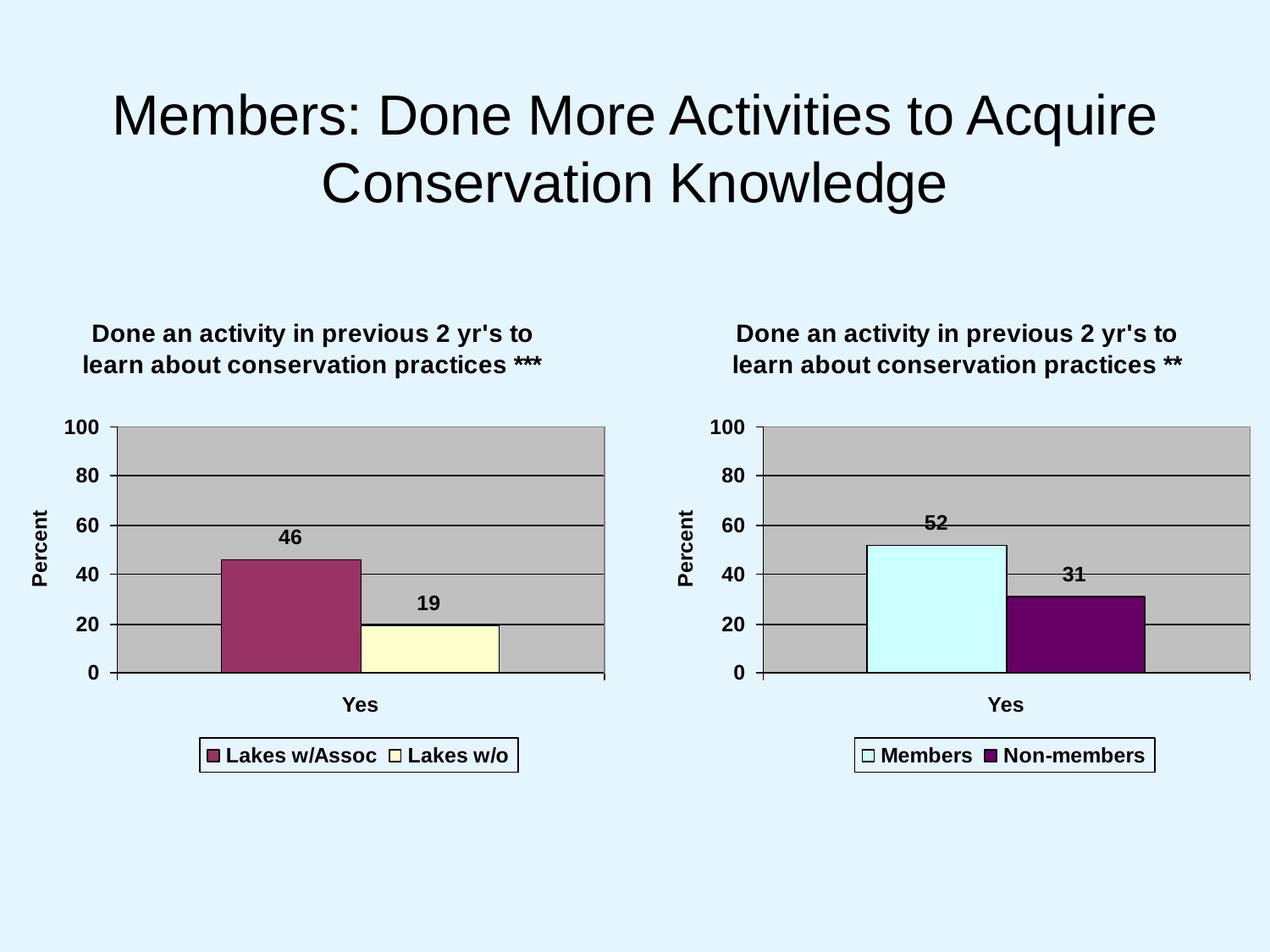### Minimal Differences in Property Management Behaviors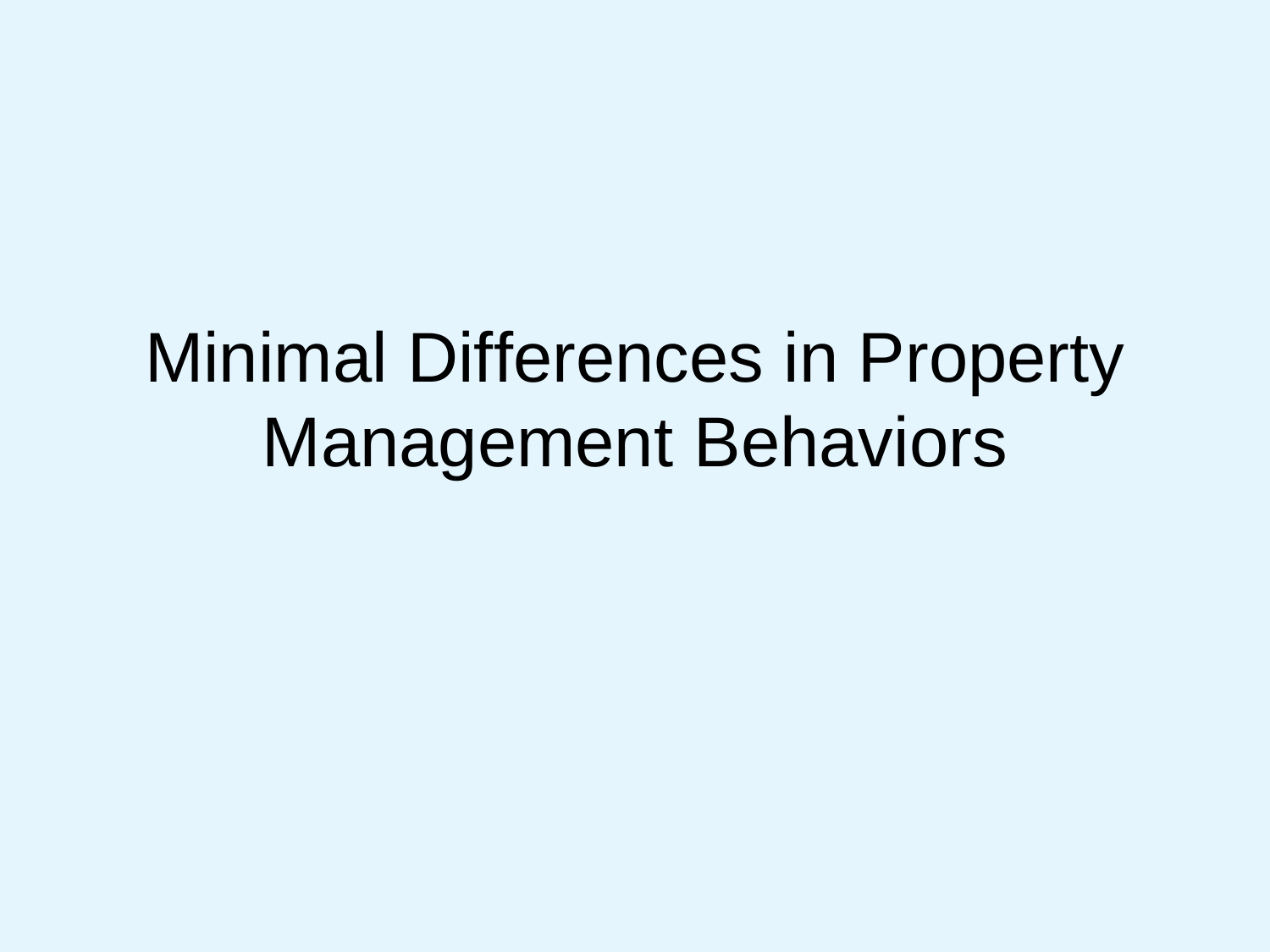#### Shoreland Alterations: Minimal Differences

| <b>Changes To Shoreline (Values in Percent)</b> |                |                |                  |
|-------------------------------------------------|----------------|----------------|------------------|
|                                                 | Category $A^*$ | Category $B^*$ | <b>No Action</b> |
| <b>Retaining wall</b>                           | $\overline{2}$ | 18             | 80               |
| <b>Rock/Riprap</b>                              | $\left($       | 23             | 77               |
| Plants growing out of water                     | 62             | 18             | 20               |
| Man made beach                                  | 3              | 32             | 65               |
| Lakes w/out association ***                     | $\overline{2}$ | 25             | 74               |
| Lakes $w$ association ***                       | 5              | 38             | 58               |
| Natural shoreline w/native vegetation           | 79             | 12             | 9                |
| Dead trees in or below water                    | 28             | 14             | 59               |
| Members*                                        | 21             | 13             | 66               |
| $Non-members*$                                  | 39             | 12             | 49               |

\*Category A represents changes that are consistent with conservationist recommendations and Category B includes changes which go against such recommendations.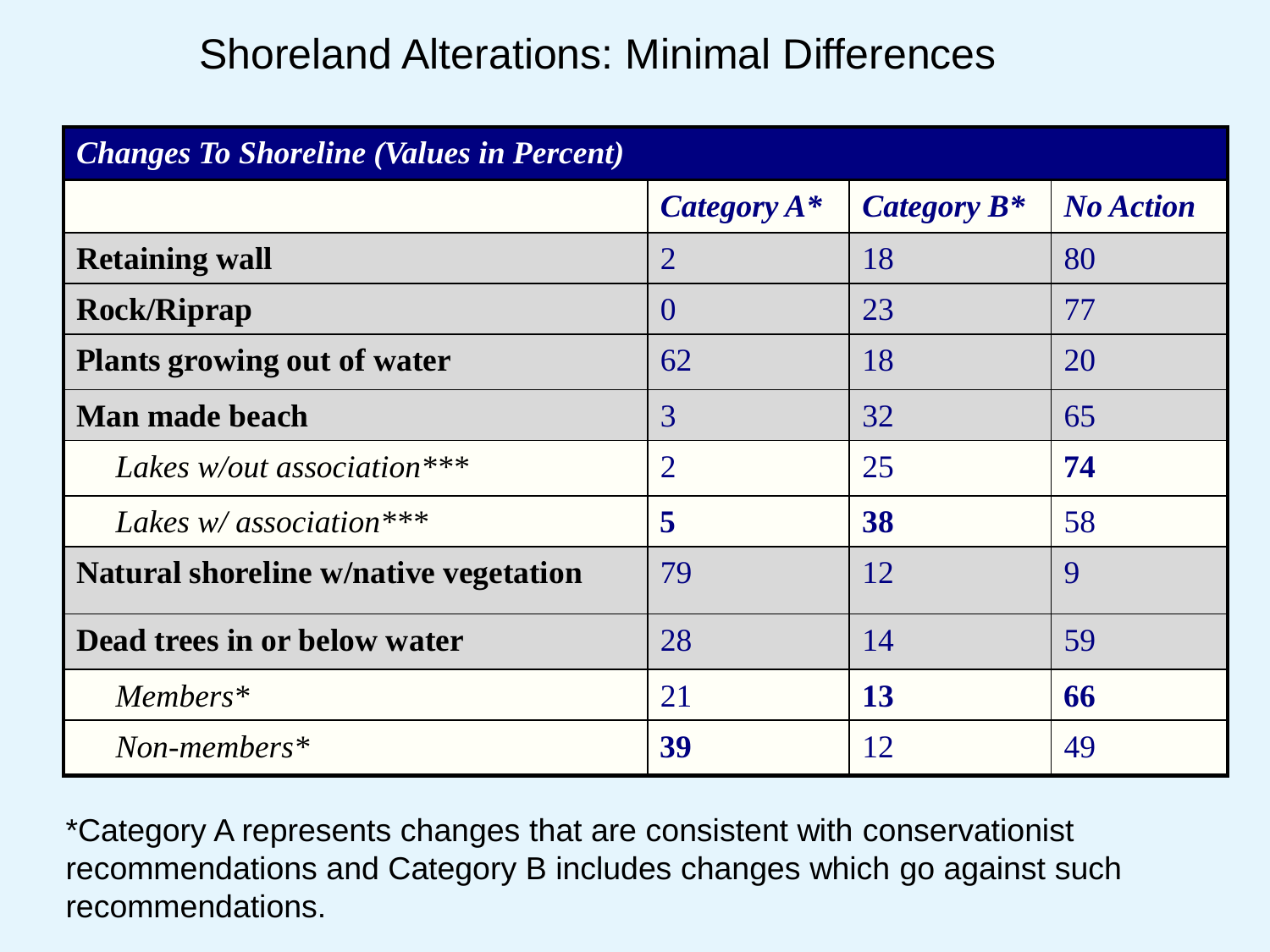#### 35 Foot Zone Preceding Shoreline: Minimal Differences

| <b>Changes to 35 foot zone preceding shoreline</b> |                    |  |
|----------------------------------------------------|--------------------|--|
|                                                    | % that made change |  |
| <b>No Changes</b>                                  | 54                 |  |
| <b>Planted native plants</b>                       | 11                 |  |
| <b>Removed underbrush</b>                          | 12                 |  |
| <b>Removed trees</b>                               | 11                 |  |
| <b>Trimmed trees</b>                               | 16                 |  |
| <b>Planted flower beds</b>                         | 8                  |  |
| Planted or expanded a lawn                         | $\overline{4}$     |  |
| Planted trees (a frequent 'other' response)        | 5                  |  |
| Lakes w/out association*                           | 3                  |  |
| Lakes $w$ association*                             | 7                  |  |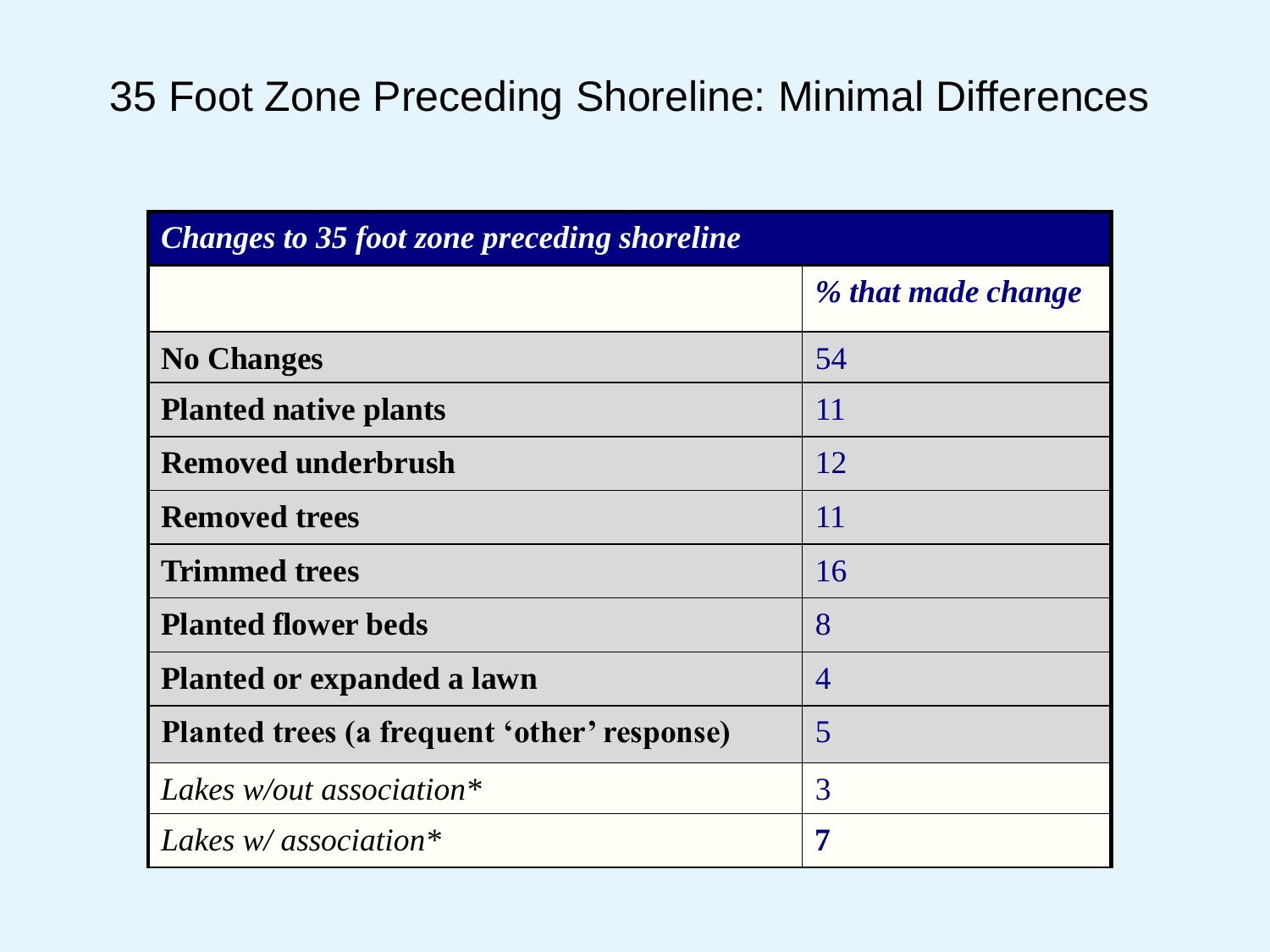#### Use of Rain Water Filtering Method: No Differences



**Use of Rain Water Filtering Method by Member Status**

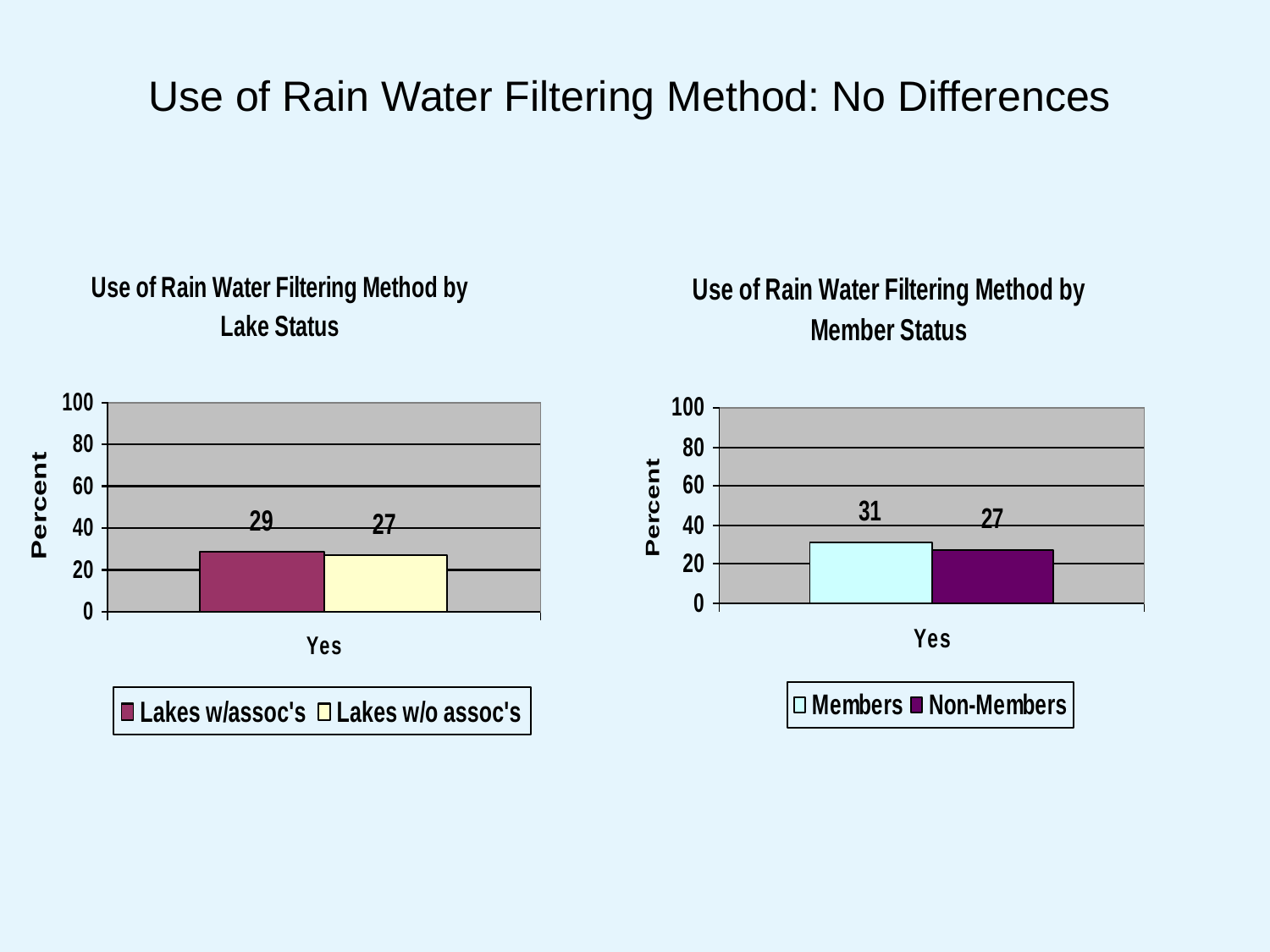#### Lawn Care Practices: Minimal Differences

| <b>Lawn Care Practices (Values in Percent)</b>   |                         |  |
|--------------------------------------------------|-------------------------|--|
|                                                  | % that practices method |  |
| <b>No Lawn</b>                                   | 41                      |  |
| Use a mulching mower                             | 38                      |  |
| Use mower w/bag $\&$ compost clippings           | 10                      |  |
| Use a regular mower (frequent write-in)          | 8                       |  |
| <b>Rake and compost clippings</b>                | 13                      |  |
| Lakes w/out association $**$                     | 17                      |  |
| Lakes $w$ association**                          | 10                      |  |
| <b>Test soil and fertilize accordingly</b>       |                         |  |
| Don't test soil; fertilize per directions on bag | $\overline{5}$          |  |
| <b>Regularly use products to eliminate weeds</b> | 2                       |  |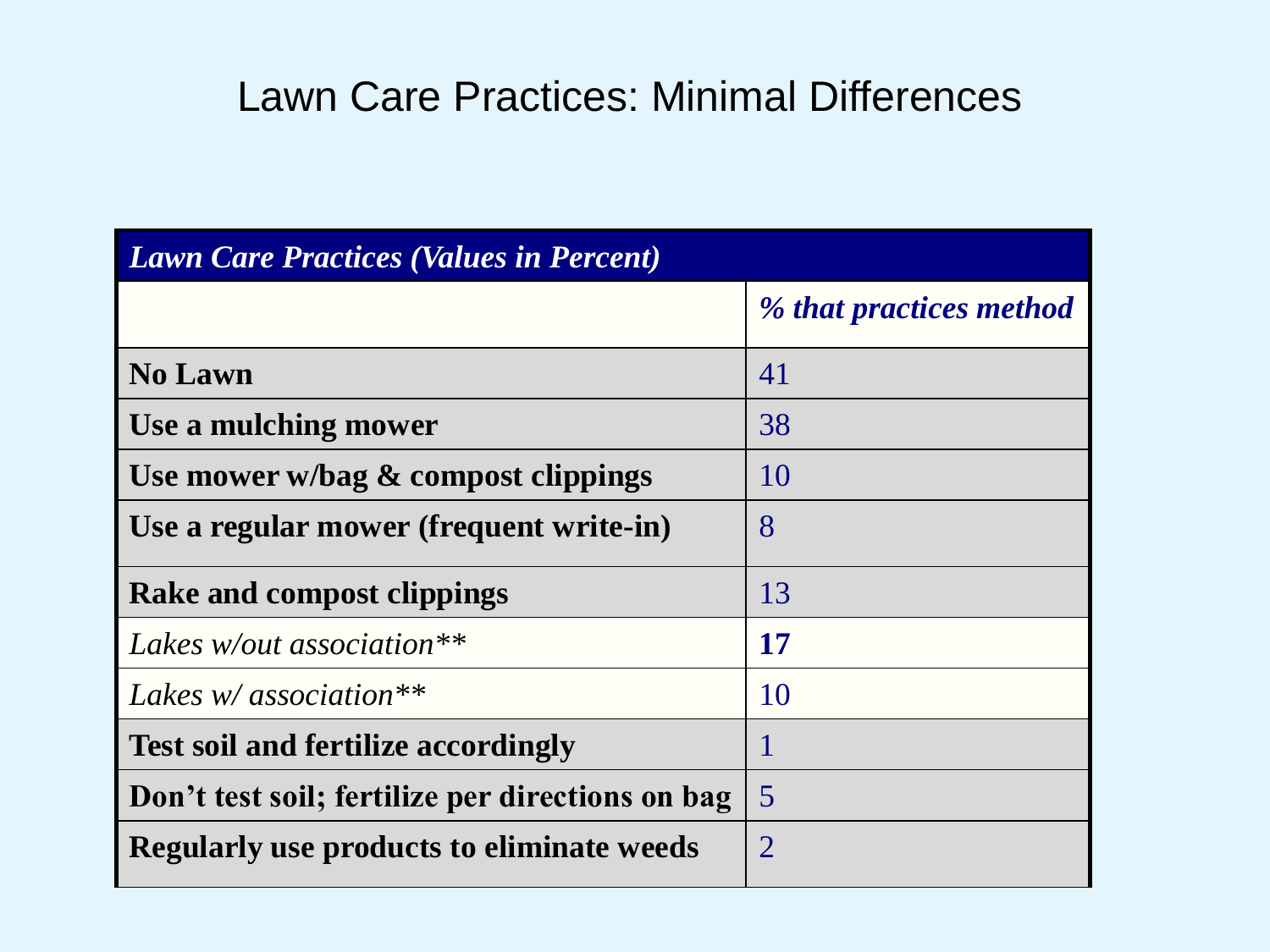### Ranking of Lake Association Efficacy by Members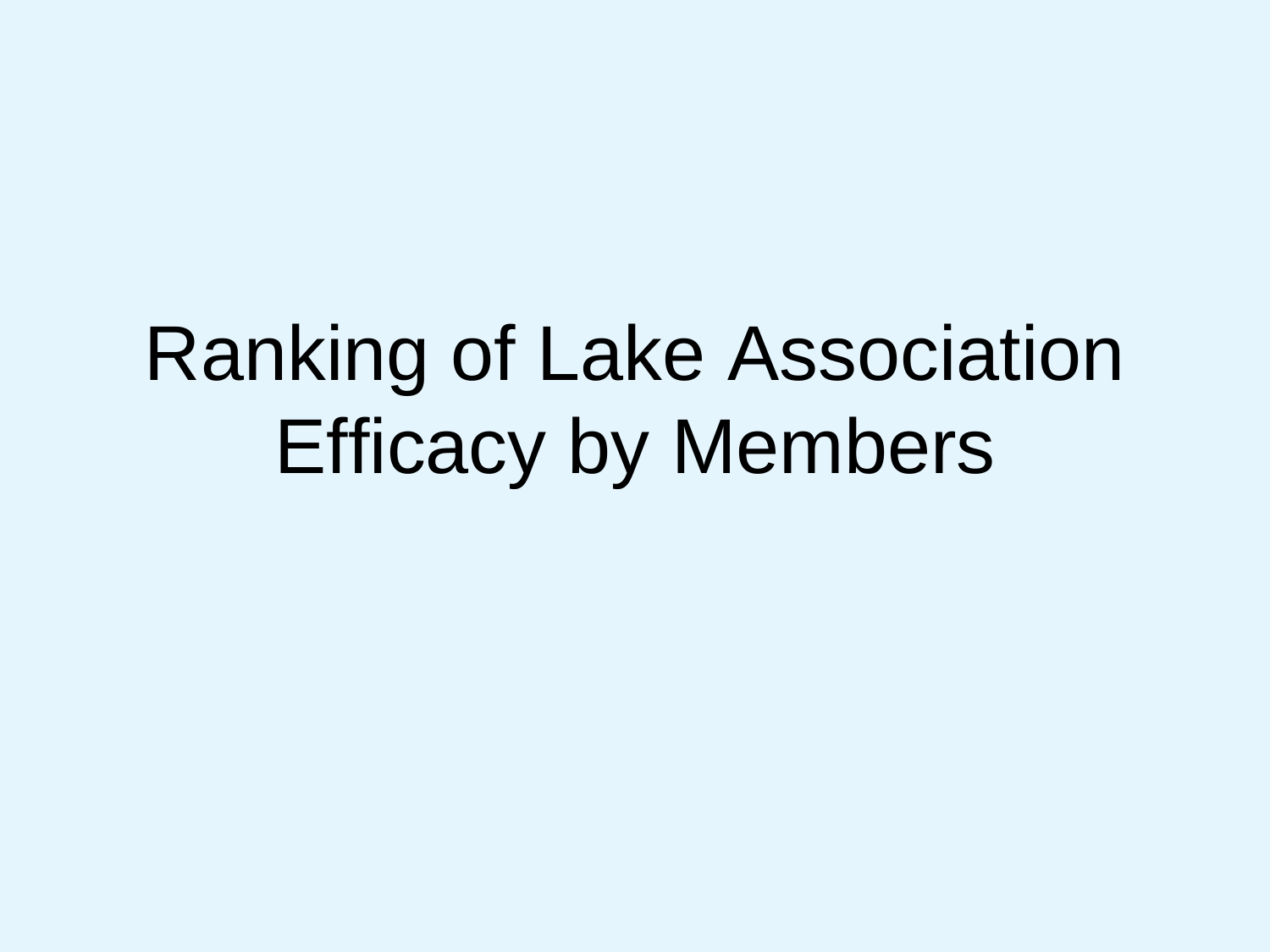#### **Lake Association Efficacy Ratings**

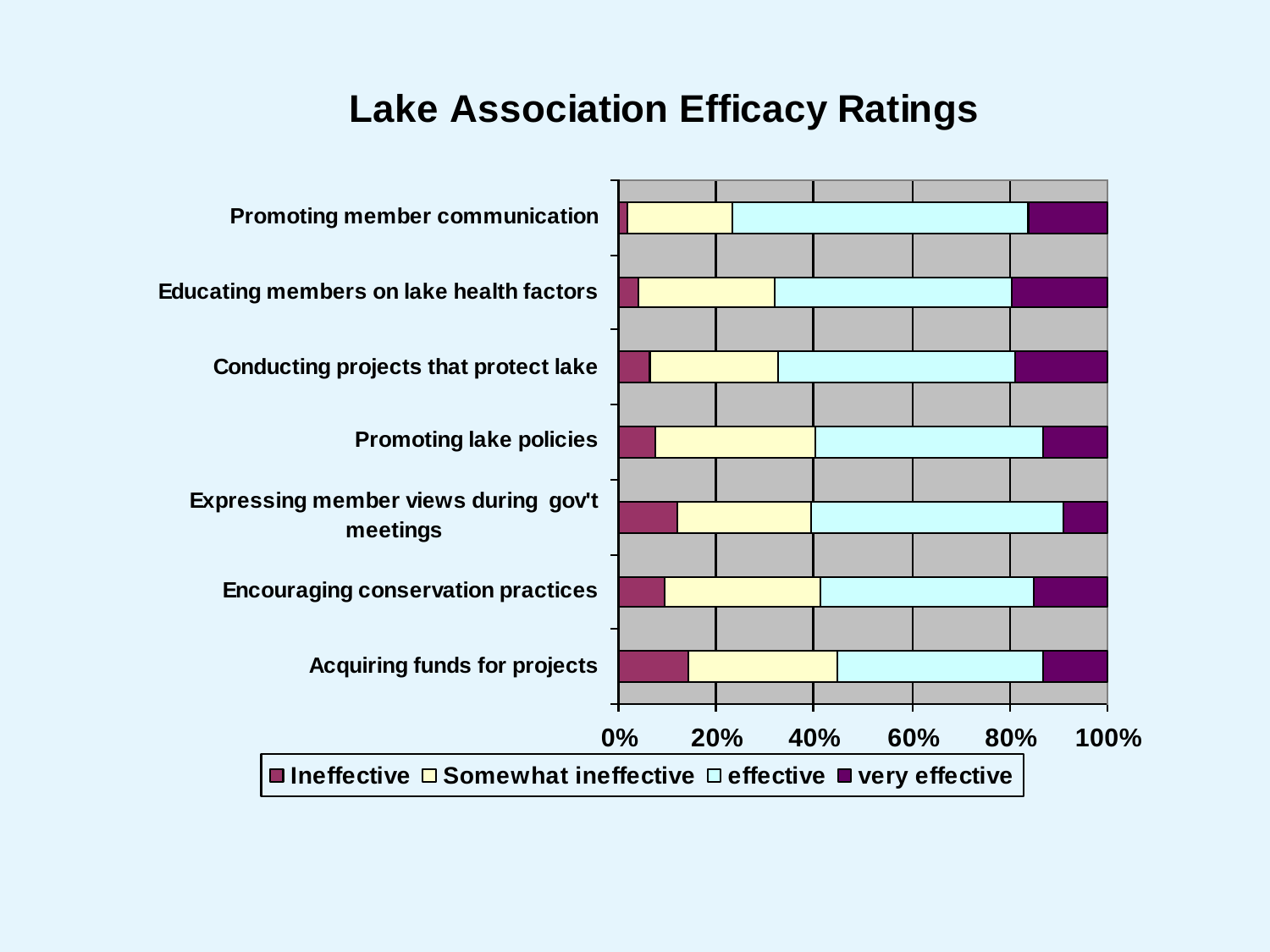### Opinion Differences

• No differences between Lake types

• Differences between Member statuses

– Members favor both organizing and zoning for lake health purposes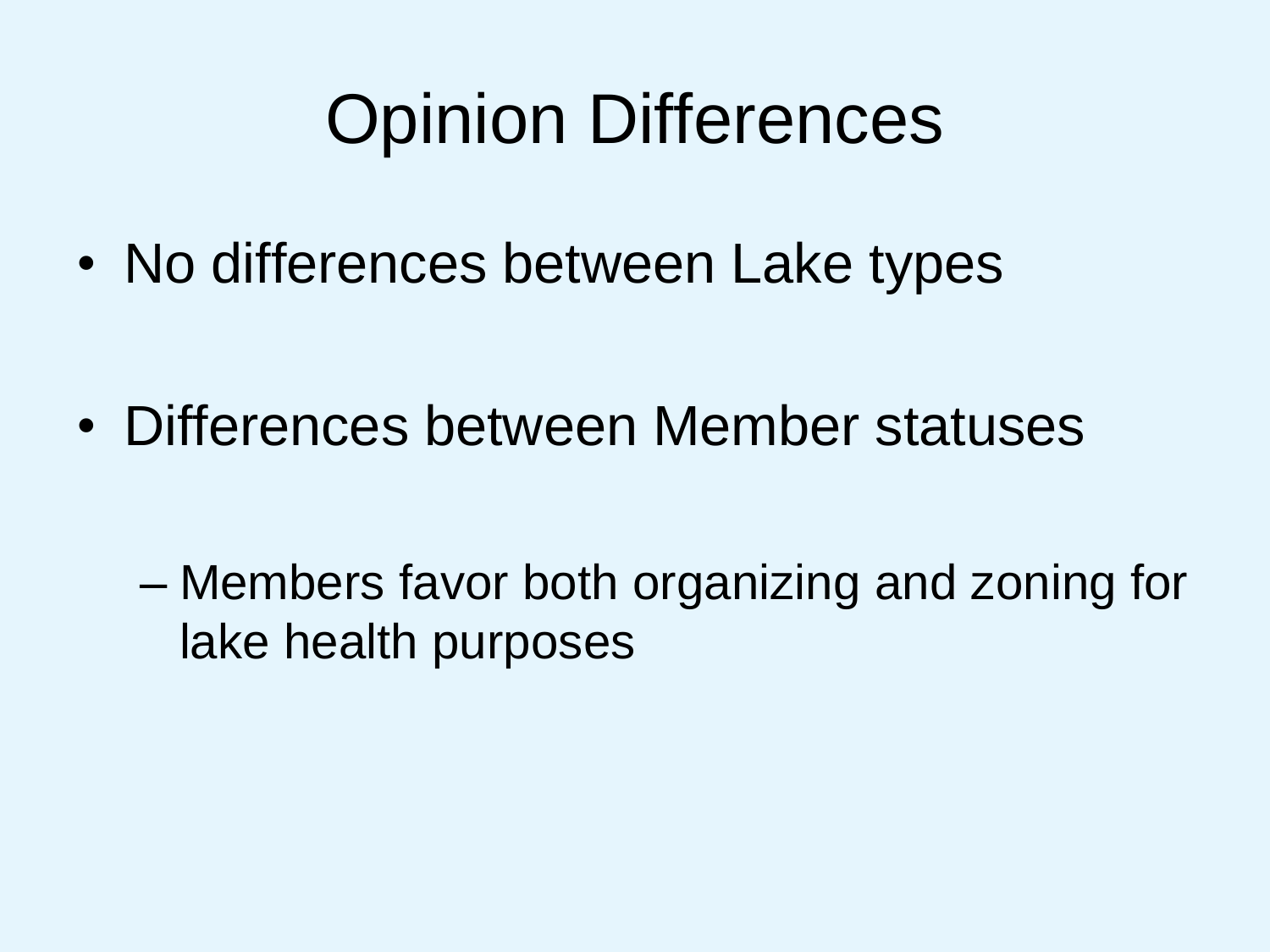#### **Organized Efforts at Citizens to Adopt Lake Conservationist Practices \*\*\***

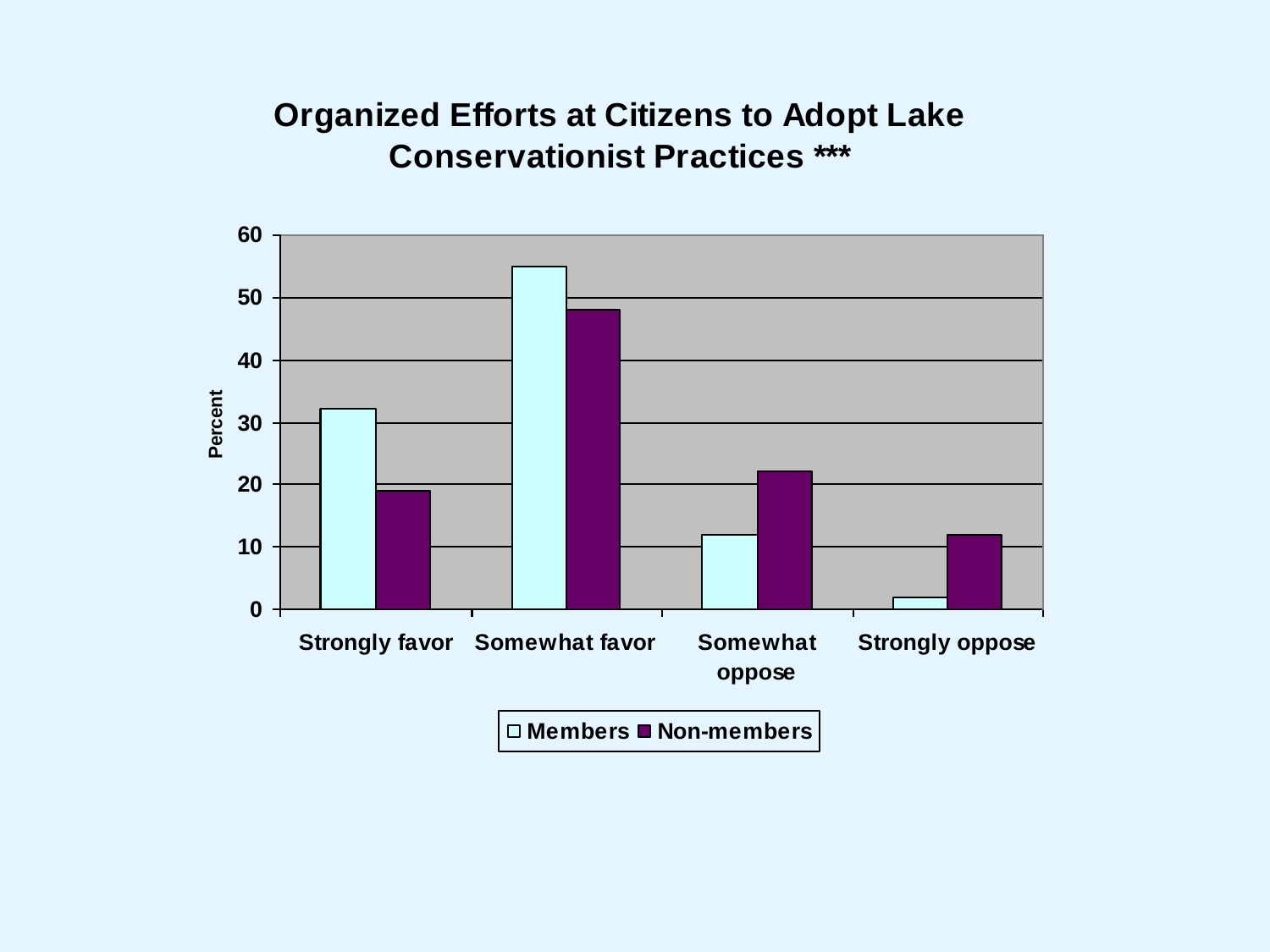#### **Zoning Ordinances as a Way to Preserve Shorelands\*\***

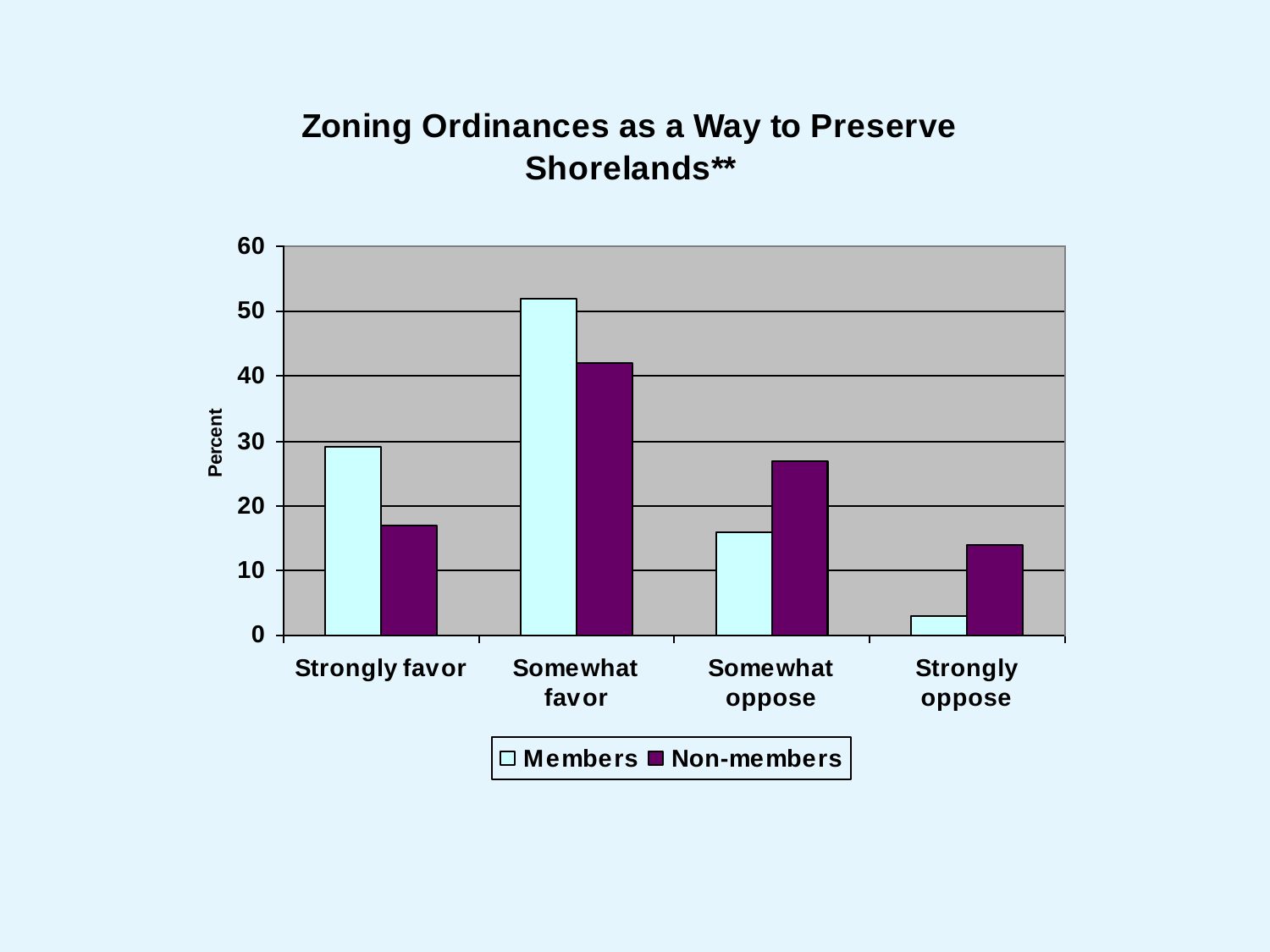#### **Neccessity of Preserving Shoreline Vegetation for Imporved Lake Water\***

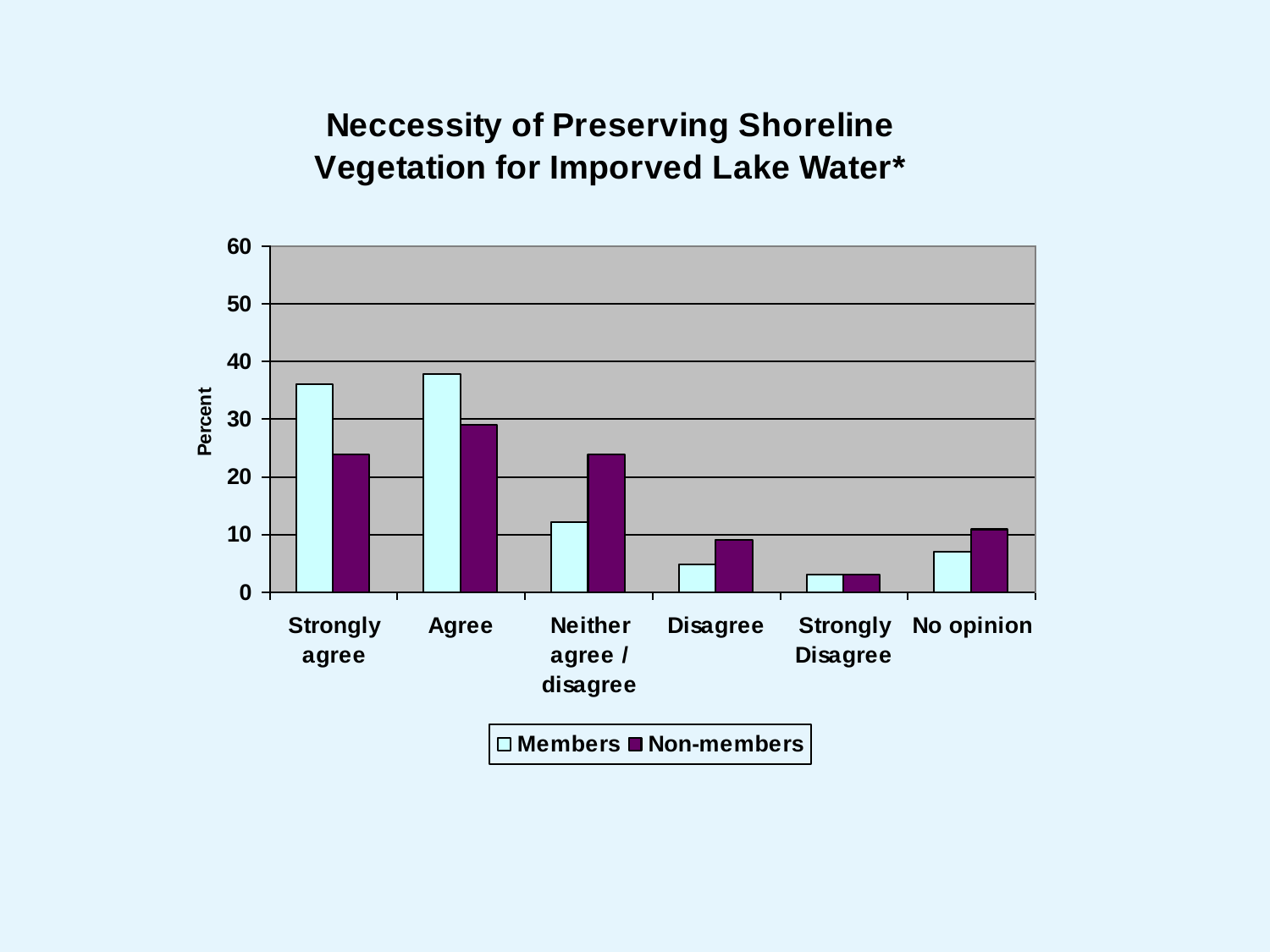### Motivation Differences

• In survey 10 reasons that may affect one's land altering decisions and 4 identified as collective motivations

• Members consistently ranked collective reasons as being more important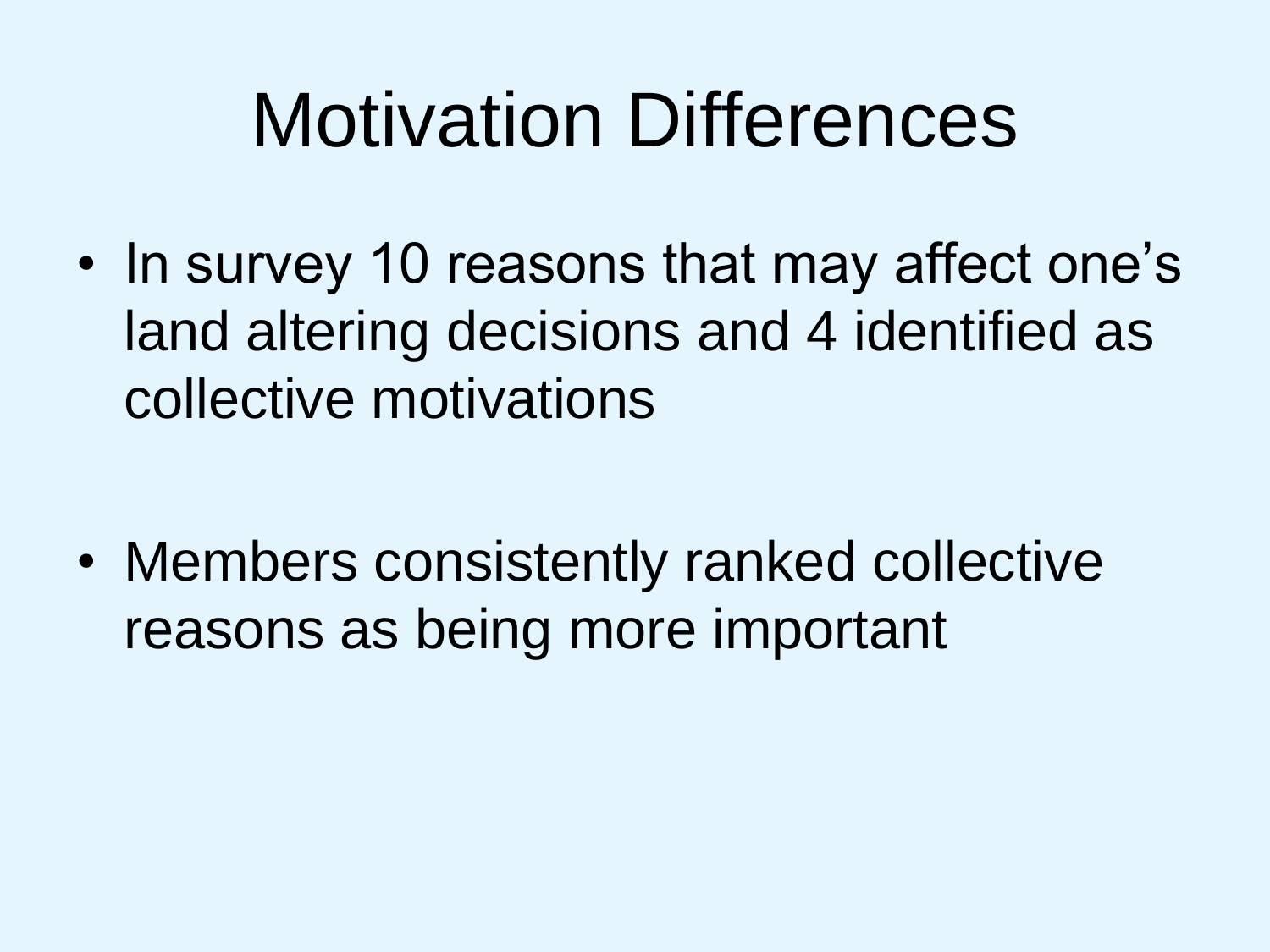| <b>Collective Motivations to Change Property (values in Percent)</b> |                       |                       |  |
|----------------------------------------------------------------------|-----------------------|-----------------------|--|
|                                                                      | <b>Less Important</b> | <b>More Important</b> |  |
| <b>Effects on other lake properties</b>                              | 38                    | 62                    |  |
| Members **                                                           | 32                    | 68                    |  |
| Non-members $**$                                                     | 56                    | 44                    |  |
| <b>Effects on water quality</b>                                      | 6                     | 94                    |  |
| <b>Members</b>                                                       | 4                     | 97                    |  |
| Non-members                                                          | 11                    | 89                    |  |
| <b>Effects on fish and wildlife</b>                                  | 6                     | 95                    |  |
| <b>Members</b>                                                       | 5                     | 95                    |  |
| Non-members                                                          | 8                     | 92                    |  |
| <b>Effects on natural areas</b>                                      | 12                    | 89                    |  |
| Members *                                                            | $\overline{7}$        | 92                    |  |
| Non-members *                                                        | 20                    | 80                    |  |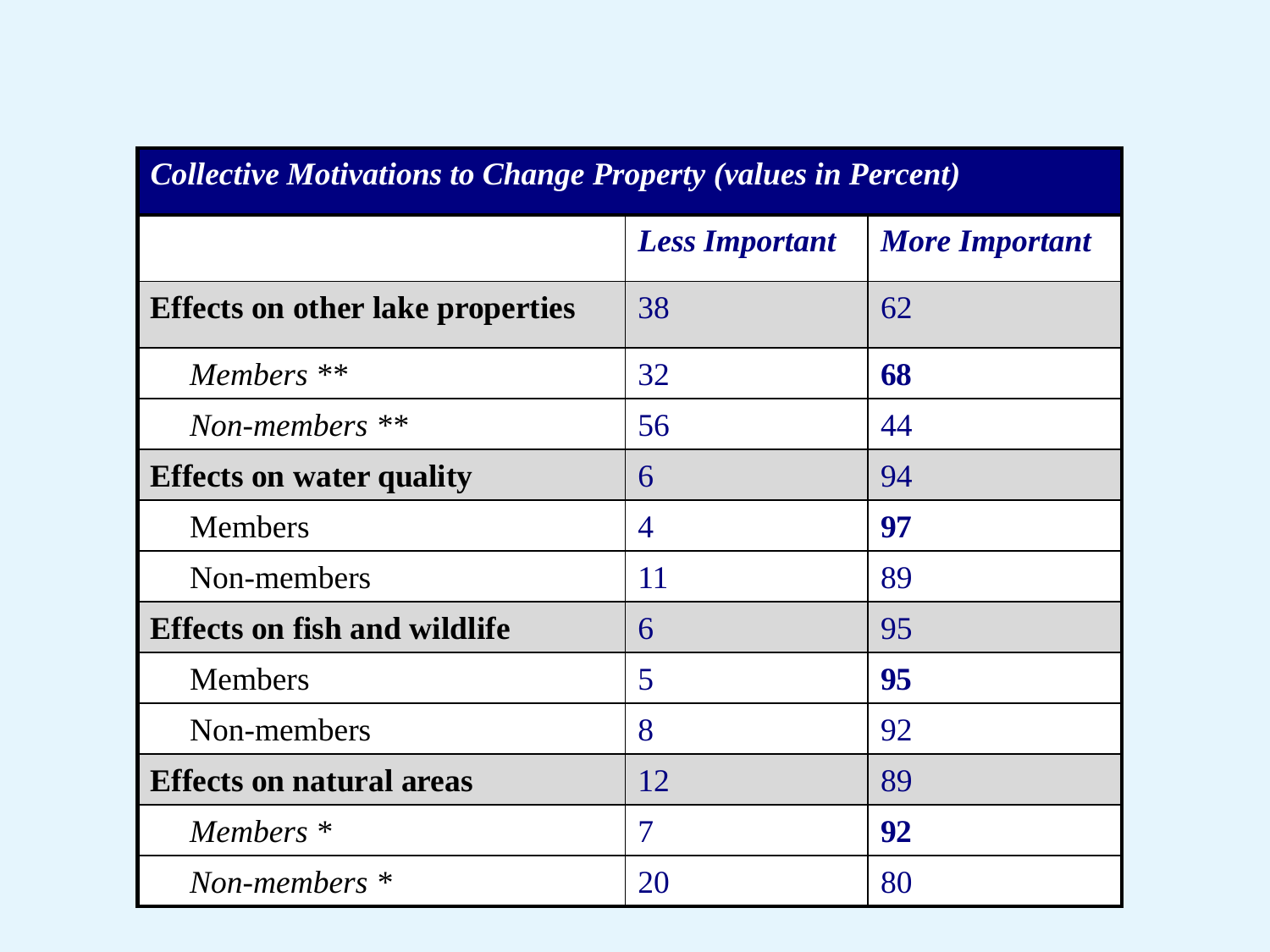### Information Sources

• Residents on lakes with associations and their members use more information sources

• Members use more formal sources while non-members use more informal sources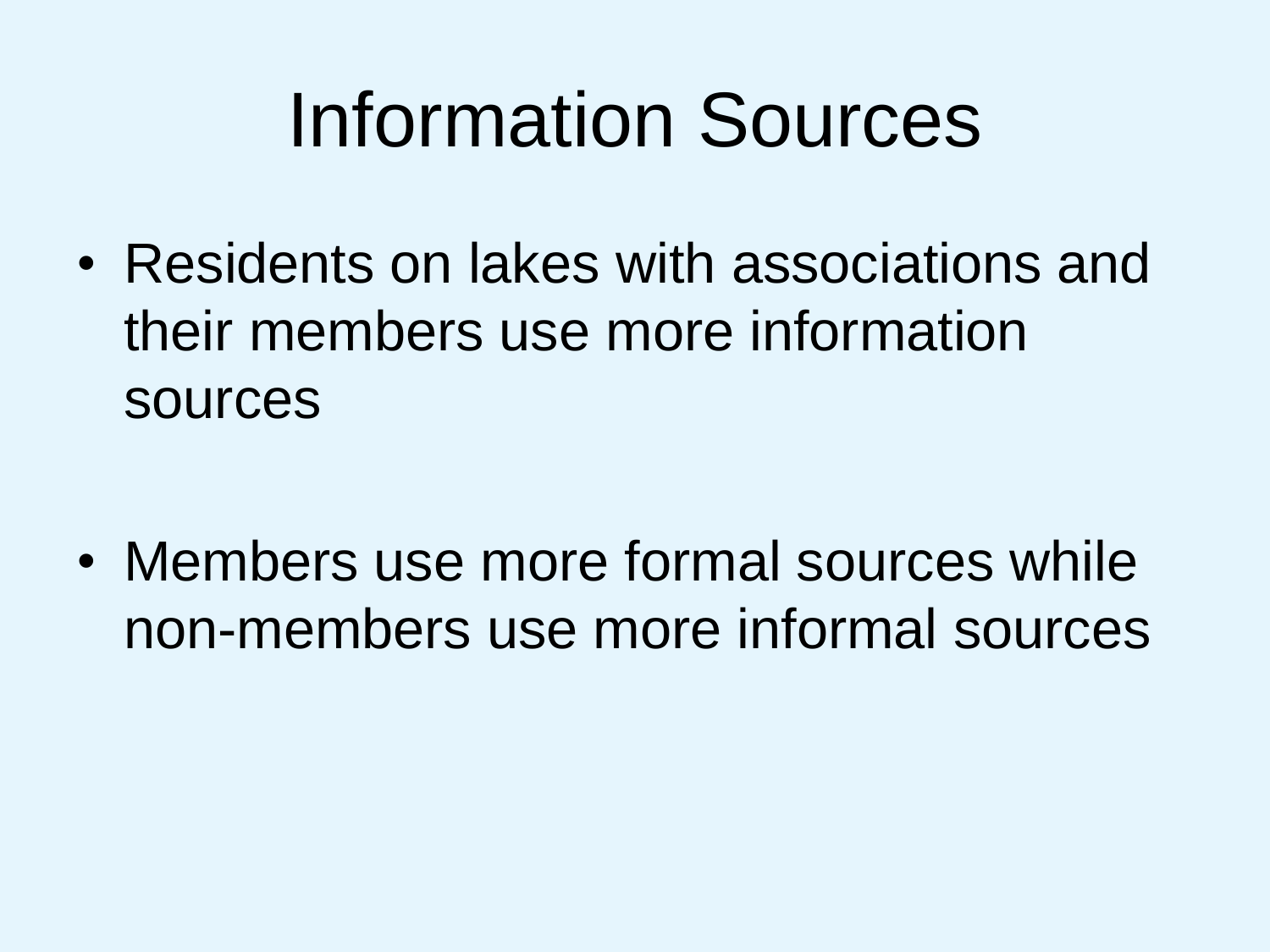#### Members: Tend to Use More Information Sources



**Used any Info Sources in last 2 yr's \*\***

#### **Used any Info Sources in last 2 yr's**

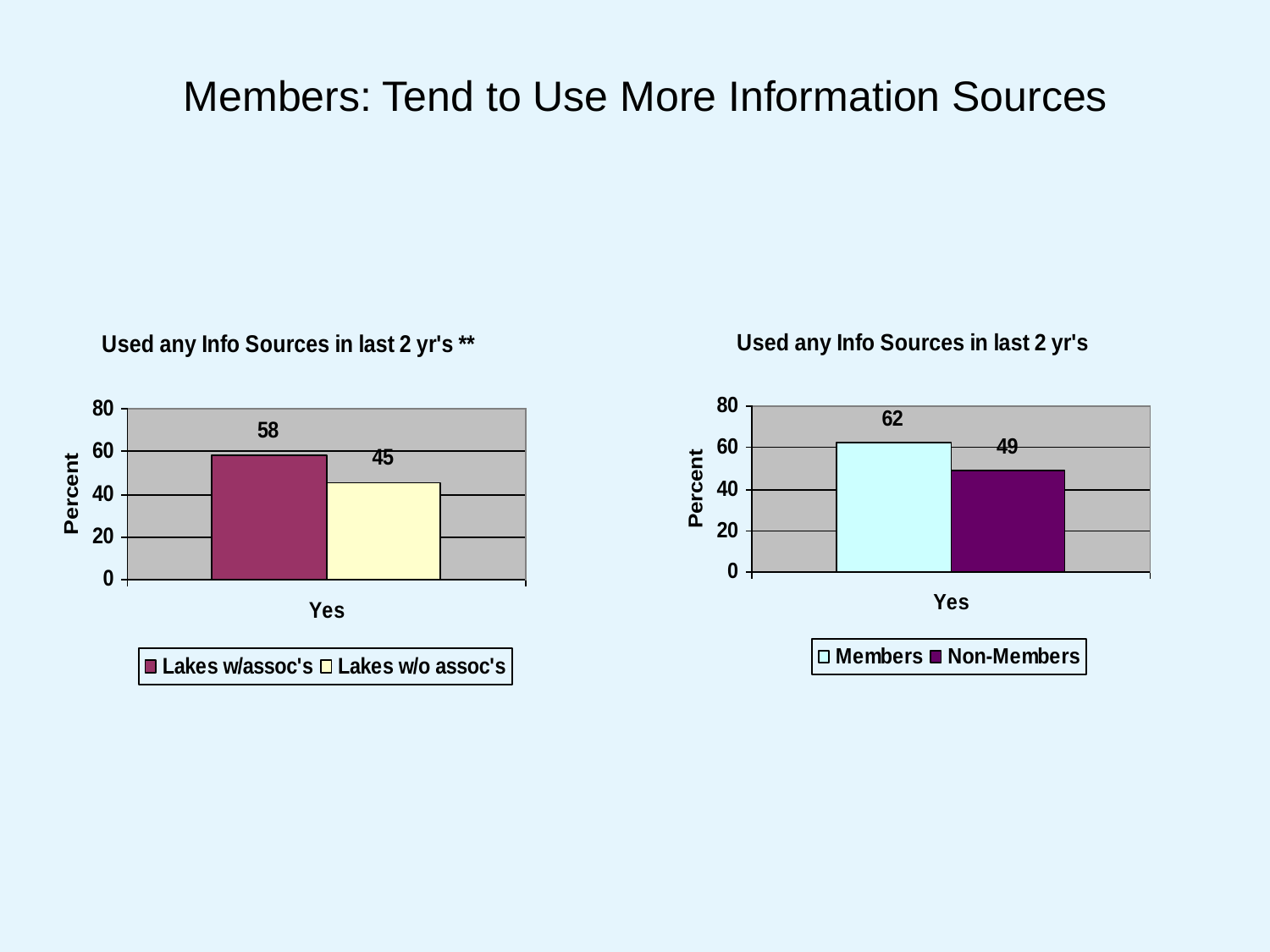#### Members: Tend to Use Formal Sources

| <b>Information Sources Used in last 2 years (values in % of total)</b> |    |  |
|------------------------------------------------------------------------|----|--|
| <b>A Lake Organization</b>                                             |    |  |
| Members ***                                                            | 34 |  |
| Non-members                                                            | 6  |  |
| <b>DNR</b>                                                             |    |  |
| Members *                                                              | 23 |  |
| Non-members                                                            | 12 |  |
| <b>Burnett Co. land and water conservation dept</b>                    |    |  |
| <b>Members</b>                                                         | 19 |  |
| Non-members                                                            | 11 |  |
| <b>Planning Office</b>                                                 |    |  |
| <b>Members</b>                                                         | 8  |  |
| Non-members                                                            | 12 |  |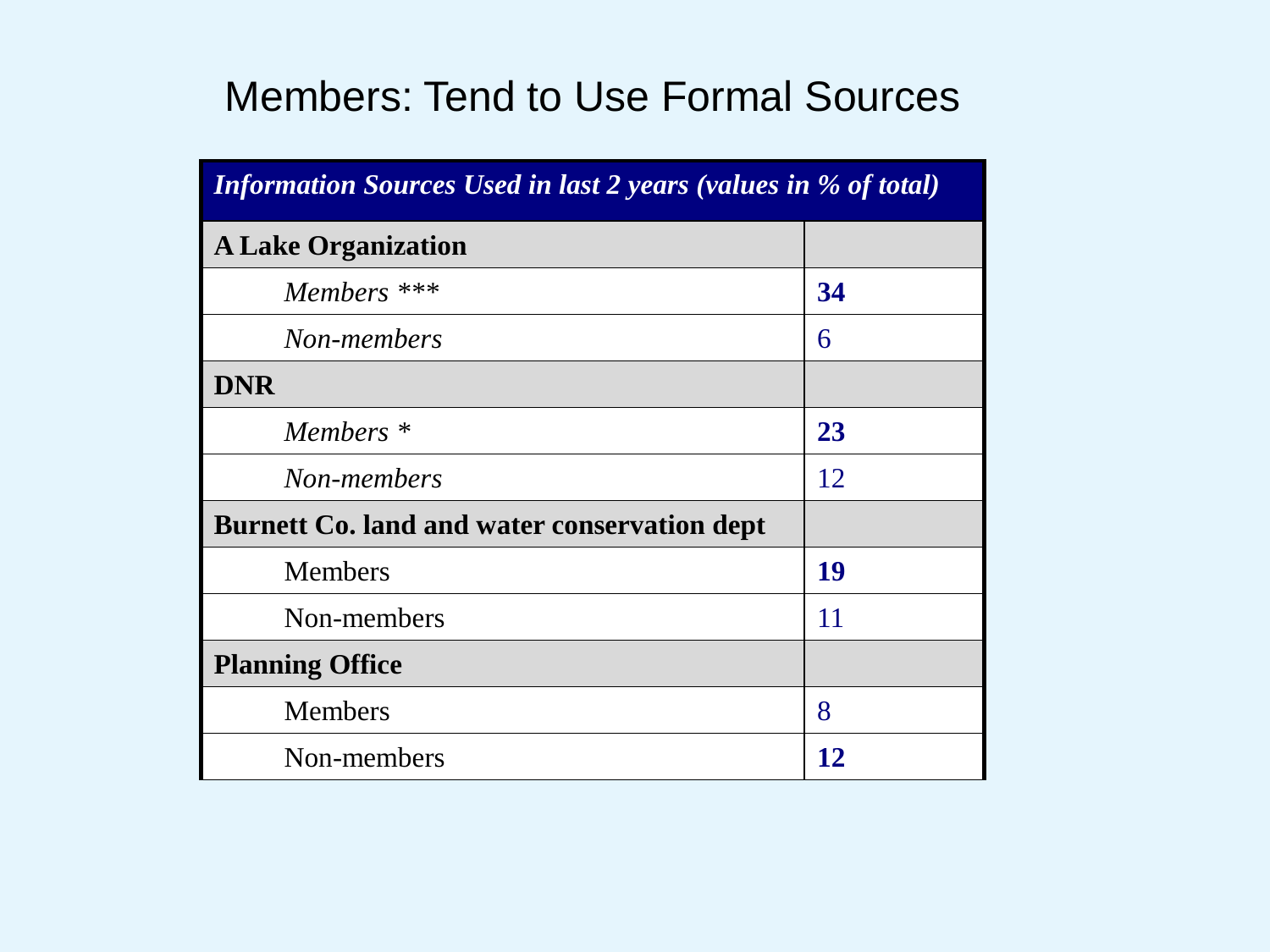#### Members: Tend to Use Formal Sources, cont…

| <b>Information Sources Used in last 2 years (values in % of total)</b> |                |  |
|------------------------------------------------------------------------|----------------|--|
| <b>Burnett Co. lakes and rivers association</b>                        |                |  |
| Members <sup>**</sup>                                                  | <b>11</b>      |  |
| Non-members                                                            | $\Omega$       |  |
| <b>Local Officials</b>                                                 |                |  |
| Members <sup>*</sup>                                                   | 6              |  |
| Non-members                                                            | $\Omega$       |  |
| <b>UW-Extension</b>                                                    |                |  |
| <b>Members</b>                                                         | 4              |  |
| Non-members                                                            | $\Omega$       |  |
| <b>Other University faculty</b>                                        |                |  |
| <b>Members</b>                                                         | $\overline{2}$ |  |
| Non-members                                                            | $\overline{2}$ |  |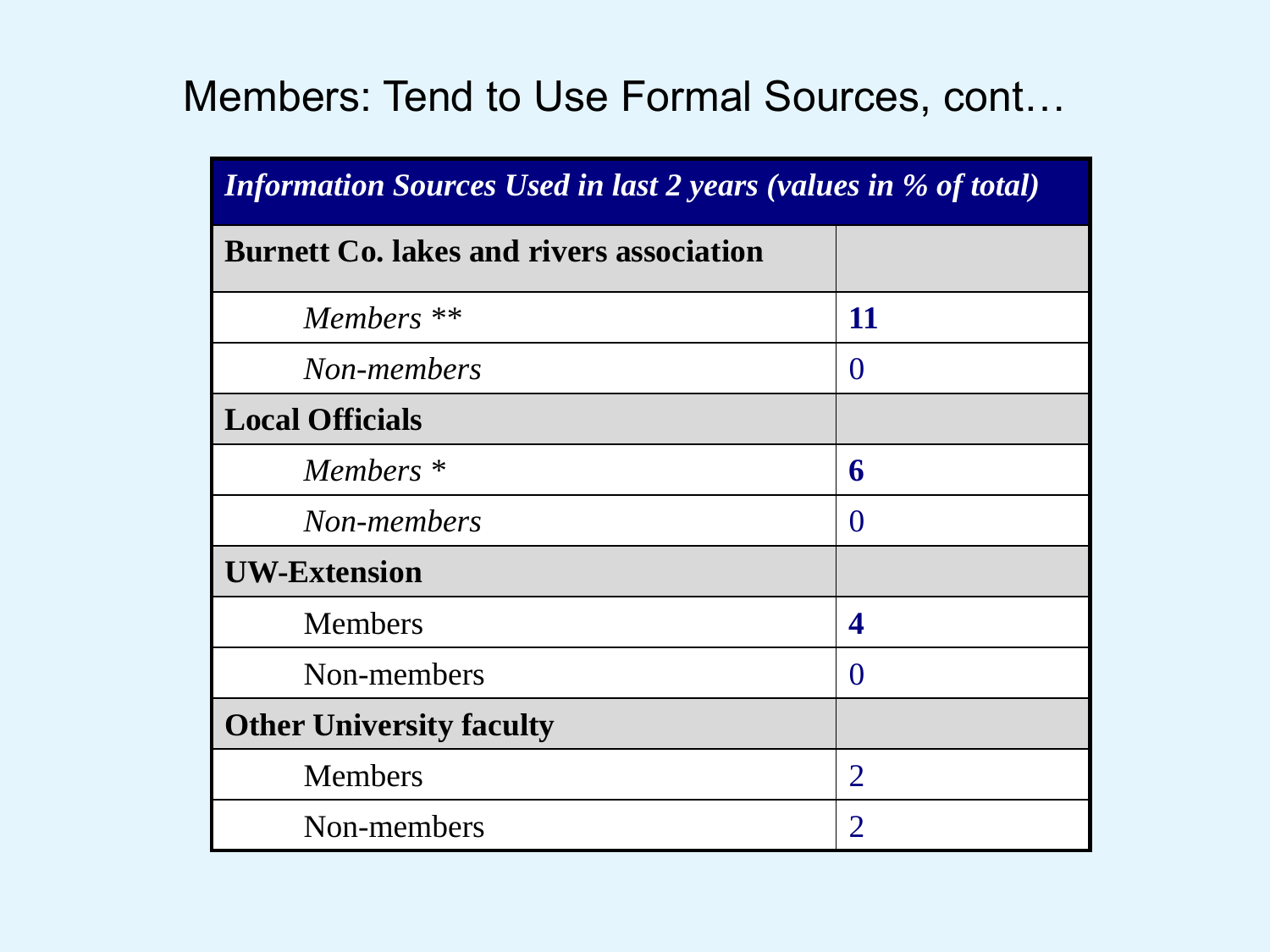#### Nonmembers: Tend to Use Informal Sources

| <b>Information Sources Used in last 2 years (values in % of total)</b> |                |  |
|------------------------------------------------------------------------|----------------|--|
| <b>Neighbor</b>                                                        |                |  |
| <b>Members</b>                                                         | 21             |  |
| Non-members                                                            | 20             |  |
| <b>Internet</b>                                                        |                |  |
| <b>Members</b>                                                         | 12             |  |
| Non-members                                                            | 14             |  |
| Family                                                                 |                |  |
| Members <sup>*</sup>                                                   | $\overline{7}$ |  |
| Non-members                                                            | 15             |  |
| <b>Friend</b>                                                          |                |  |
| <b>Members</b>                                                         | $\overline{7}$ |  |
| Non-members                                                            | 14             |  |
| <b>Public Library</b>                                                  |                |  |
| <b>Members</b>                                                         | 1              |  |
| Non-members                                                            | 5              |  |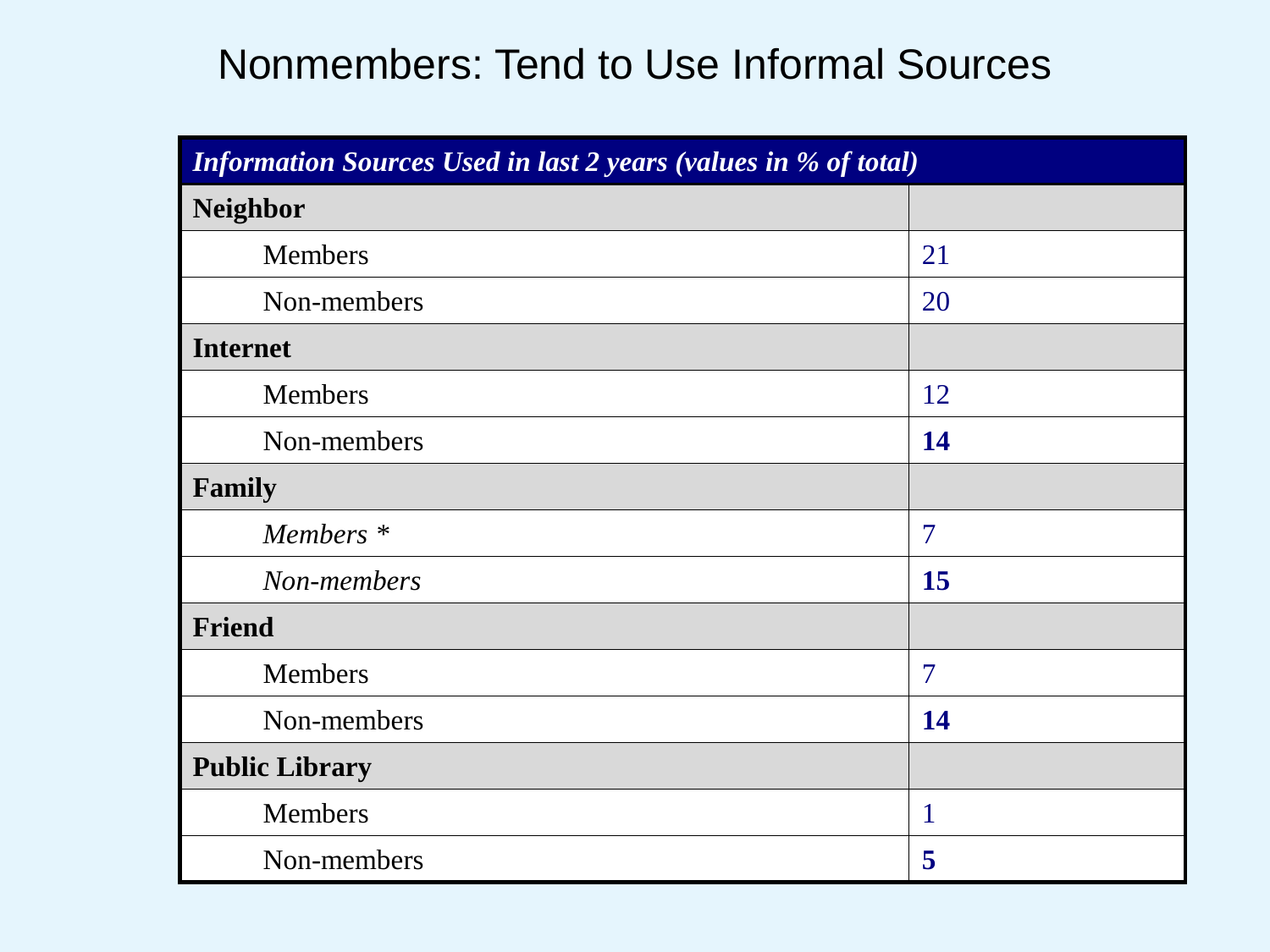### Observations about Lake Associations:

- Residents with associations consistently display higher conservation *knowledge* levels on some measures.
- Few *practice* differences on most measures.
- Members report more collective land change *motivations* and favorable *opinions* towards organizing.
- Residents on lakes with associations and their members access more *information*, particularly formal sources.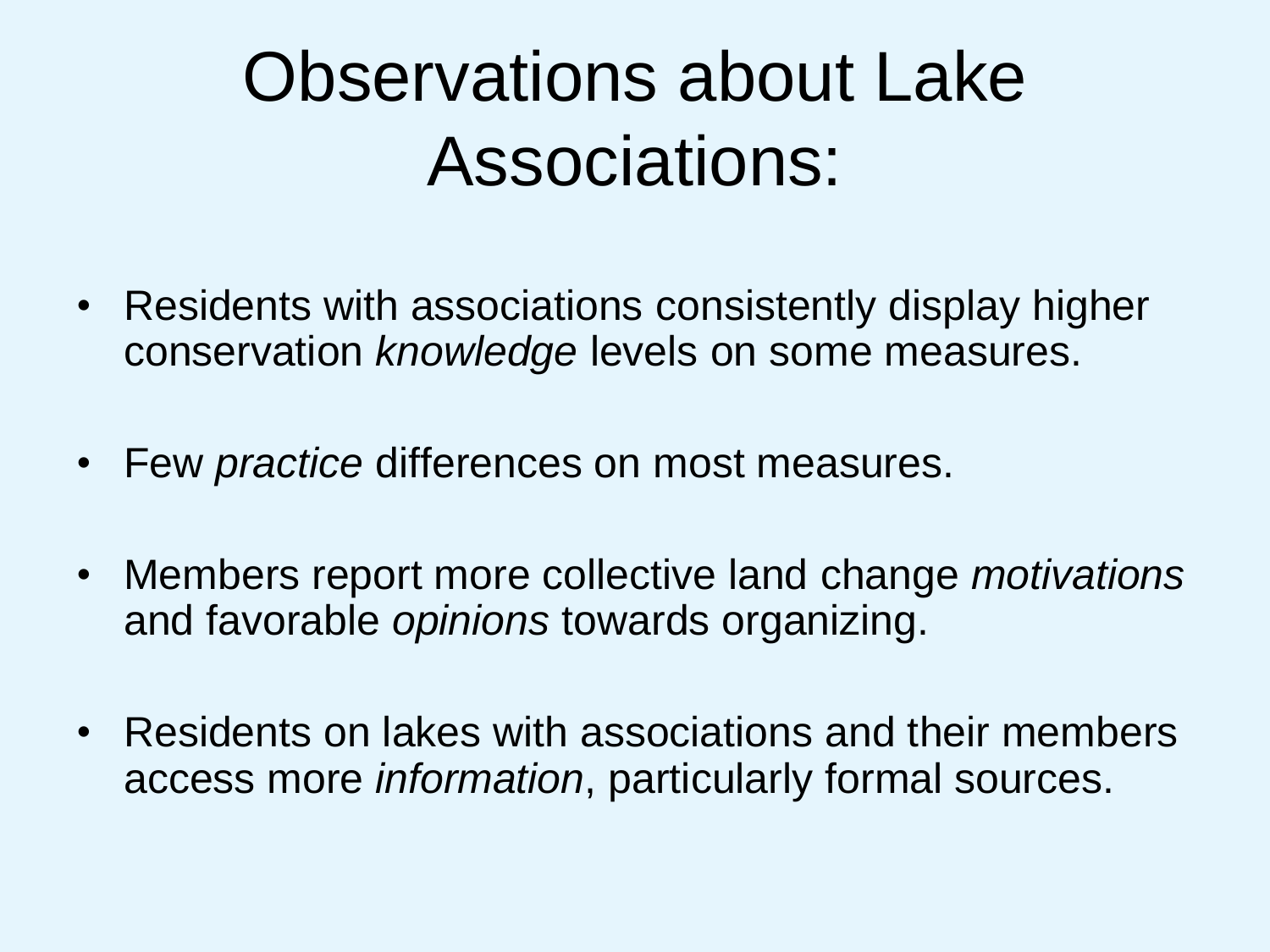## Major Finding

Burnett County lake associations impact knowledge levels of their lake residents, however there is little to no impact on the individual conservation practices that were measured. Those measured focused on practices effecting property.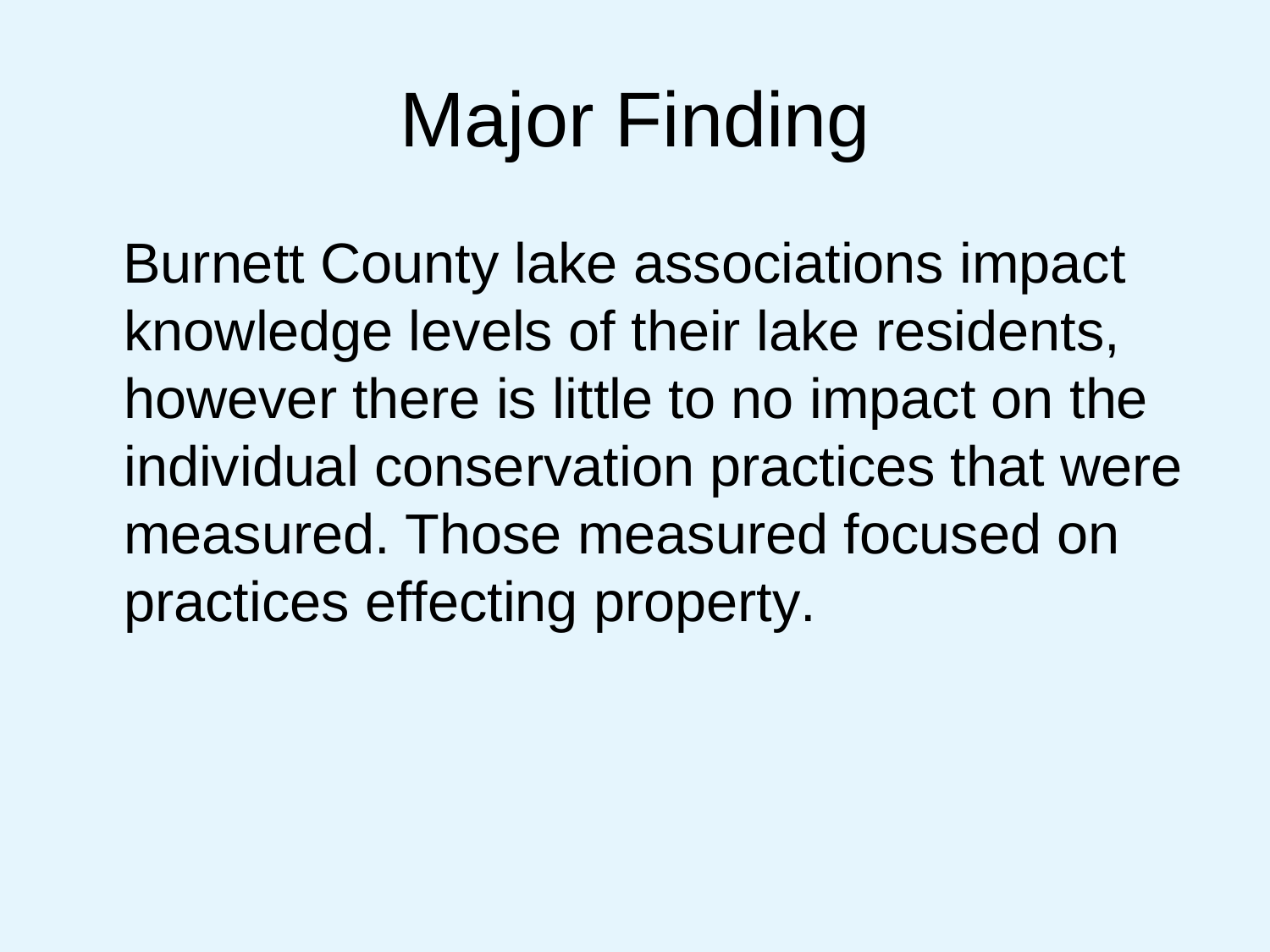### **Implications**

- Lake associations in Burnett County have considerable potential even though currently they may be less influential on individual lake conservation behaviors.
- Points to need for additional strategies based on principles of environmental responsible behavior change (focusing on direct behavior change).